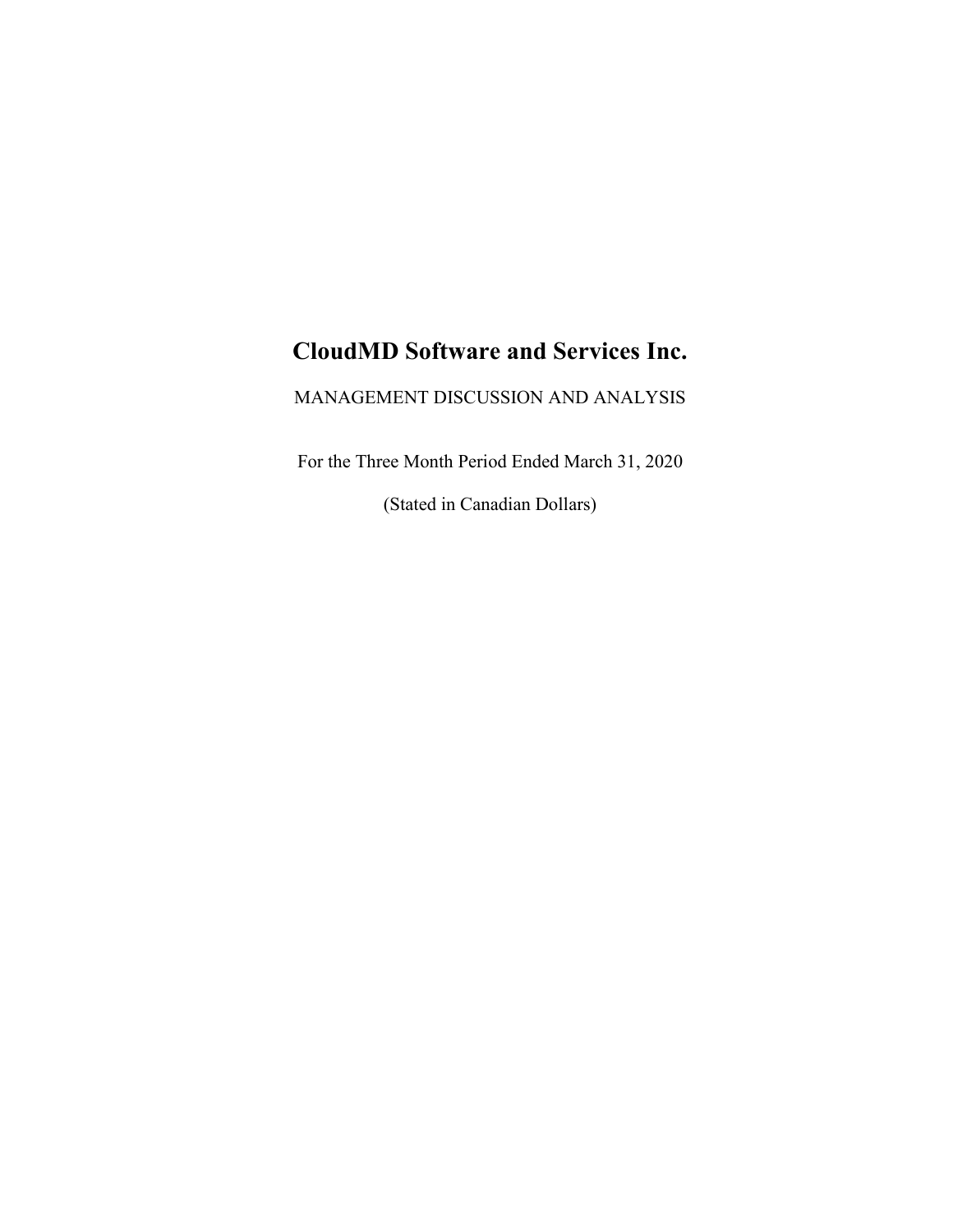## **INTRODUCTION**

#### **Basis of Discussion & Analysis**

This management's discussion and analysis ("MD&A") for CloudMD Software & Services Inc (formerly, Premier Health Group Inc.). ("CloudMD" or the "Company") is dated as of June 1, 2020 and should be read in conjunction with the Company's unaudited condensed consolidated interim financial statements for the three-month period ended March 31, 2020, and the related notes thereto. The condensed consolidated interim financial statements were prepared in accordance with International Financial Reporting Standards ("IFRS") as issued by the International Standards Board ("IASB"). All dollar amounts are in Canadian dollars, unless otherwise indicated.

All statements other than statements of historical fact in this MD&A are forward-looking statements. These statements represent the Company's intentions, plans, expectations and beliefs as of the date hereof, and are subject to risks, uncertainties and other factors of which many are beyond the control of the Company. These factors could cause actual results to differ materially from such forward-looking statements. Readers should not place undue reliance on these forward-looking statements. The Company undertakes no obligation to publicly revise these forward-looking statements to reflect subsequent events or circumstances.

Additional information relating to the Company can be located on the SEDAR website at www.sedar.com.

#### **General**

The Company was incorporated on September 19, 2013 under the Business Corporations Act (British Columbia) as Proelium MMA Acquisition Corp., a wholly owned subsidiary of Web Watcher Systems Ltd. ("Web Watcher"). The Company became a reporting issuer as a result of the plan of arrangement carried out by Web Watcher dated October 23, 2013. On July 9, 2015, the Company changed its name to Premier Health Services Inc. and on September 18, 2015 changed to its current name Premier Health Group Inc. On February 20, 2020, the Company changed its name to CloudMD Software and Services Inc.

On June 17, 2016, the Company completed acquisition (99.9%) of a multidisciplinary rehabilitation business located in Santiago, Dominican Republic ("Clinicas"). The acquisition price was \$1,931,700 CND (US\$ 1,500,000). The acquisition was financed by convertible promissory note in the amount of US\$ 1,500,000 (the "Note"). The Note was for a term of 5 years, 8.5% interest bearing, and due on June 17, 2021. The holder of the Note had the right to convert (at any time) any outstanding balance of the principal and interest of the Note into common shares of the Company at \$0.25 per share. The Company had the right to prepay any amount of the outstanding principal and the interest of the Note without a penalty before the due date of the Note. The Note was secured by a general security agreement.

On April 17, 2018, the Company entered into a share purchase agreement (the "Purchase Agreement") with the Company's former CEO, who is also the former sole shareholder of Clinicas (the "Purchaser"). The Purchase Agreement was entered into as a prerequisite to entering into an acquisition agreement that would result in a change of control of the Company. The terms of the Purchase Agreement are detailed in Note 11 of the financial statements for the year ended December 31, 2018. This Purchase Agreement constituted a discontinued operation involving the loss of control of Clinicas by the Company as at December 31, 2017. During the year ended December 31, 2018, the Purchase Agreement was not executed. A subsequent settlement agreement was entered into April 1, 2019 (the "Settlement Agreement"). As a result of the Settlement Agreement, the loss of control of Clinicas constitutes a discontinued operation of the Company and all of the assets and liabilities of Clinicas have been classified as held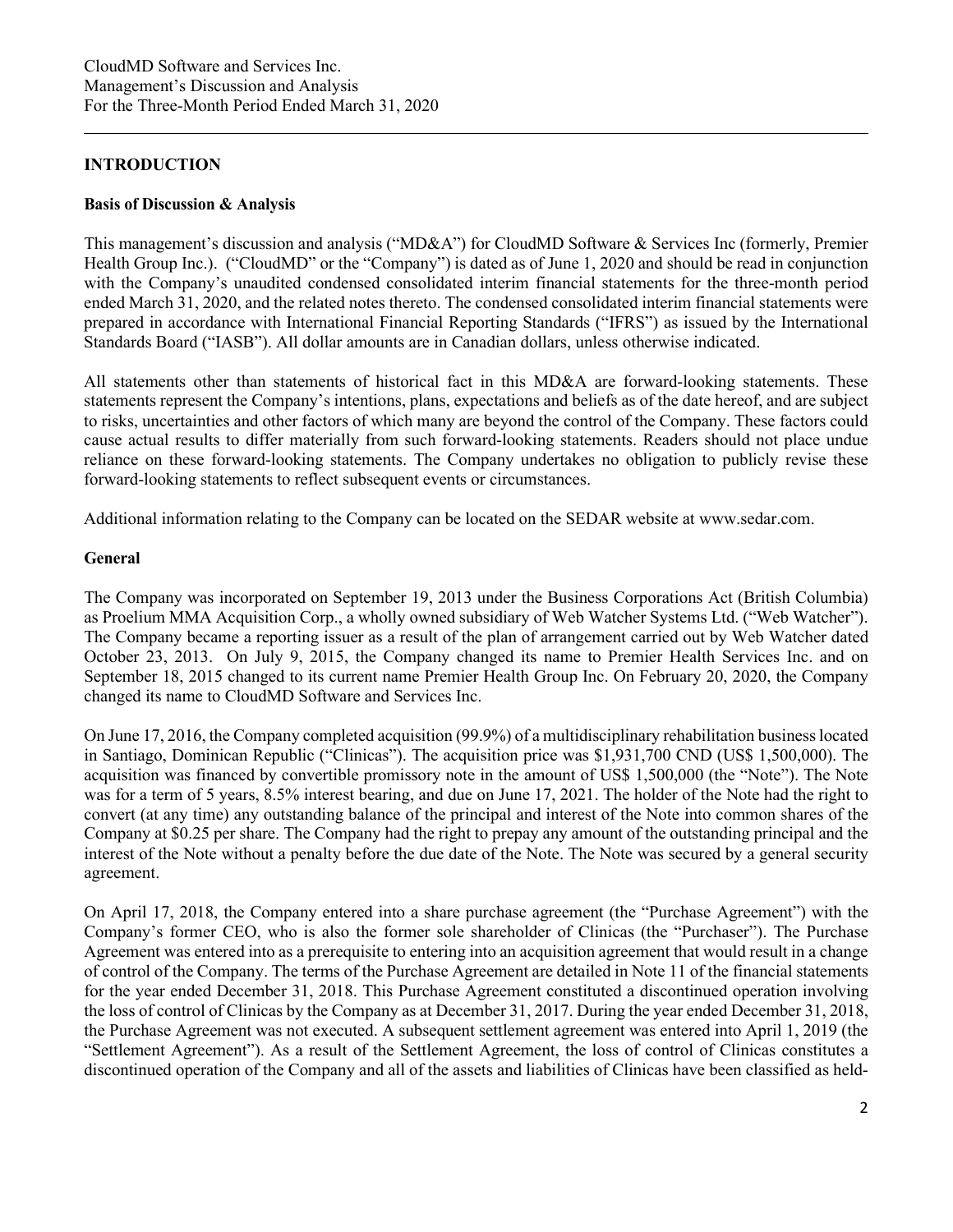for-sale as at December 31, 2018. This resulted in a net liability of \$139,372 from discontinued operation as at December 31, 2018.

On April 1, 2019, the Company entered into a settlement agreement with the Company's former CEO, who is also the former sole shareholder of Clinicas, to complete the full transfer of the Company's 99.9% ownership of Clinicas and the forgiveness of the convertible debenture held by the former CEO issued on the original purchase of 99.9% of Clinicas (the "Settlement Agreement").

As part of the Settlement Agreement, the Company completed the following:

- On April 1, 2019, as part of the settlement, the convertible debenture was forgiven.
- on April 1, 2019, the Company assigned to the Purchaser's company, Benras Holdings Inc., the following promissory notes as security for, and in full and final satisfaction of any amount owed by the Company to the Purchaser: (i) a promissory note dated February 20, 2018 plus interest owed to the Company by the former CFO and a company owned by the former CFO with an amount outstanding as at December 31, 2018 of \$43,001, and (ii) a promissory note dated February 20, 2018 in the amount of \$220,000 plus interest owed to the Company by Explorinvest Capital Corp., a company partially owned by the former CFO of the Company
- on May 16, 2019, the Company issued 400,000 common shares, and
- on July 26, 2019, the Company issued 75,000 common shares.

On January 28, 2019, the Company completed the acquisition of all the issued and outstanding shares of Cloud Practice Inc. ("Cloud Practice") thereof in consideration of \$2,000,000 in cash and an aggregate of 3,947,368 common shares of the Company, of which 3,947,368 of such shares are restricted from trading with 1/2 released from the restriction every 6 months commencing July 28, 2019.

On April 26, 2019, the Company closed the first tranche of a non-brokered private placement of 3,050,134 common shares for gross proceeds of \$1,982,610 (\$0.65 per common share). Each unit consisted of one common share and one-half of one common share purchase warrant of the Company. Each whole warrant is exercisable into one common share of the Company at an exercise price of \$1.00 until April 26, 2021.

On May 16, 2019, the Company closed the second tranche of a non-brokered private placement of 684,553 common shares for gross proceeds of \$444,960 (\$0.65 per common share). Each unit consisted of one common share and one-half of one common share purchase warrant of the Company. Each whole warrant is exercisable into one common share of the Company at an exercise price of \$1.00 until May 16, 2021.

On July 17, 2019, the Company completed the acquisition of all of the issued and outstanding shares of two pharmacies ("Pharmacies") based in Metro Vancouver, B.C. In consideration for the acquisition, the Company paid \$1,022,998 in cash, issued 3,432,384 common shares of the Company

On September 30, 2019, the Company closed a non-brokered private placement of 5,250,000 common shares for gross proceeds of \$2,100,000 (\$0.40 per common share). Each unit consisted of one common share and one-half of one common share purchase warrant of the Company. Each whole warrant is exercisable into one common share of the Company at an exercise price of \$0.65 until September 30, 2021.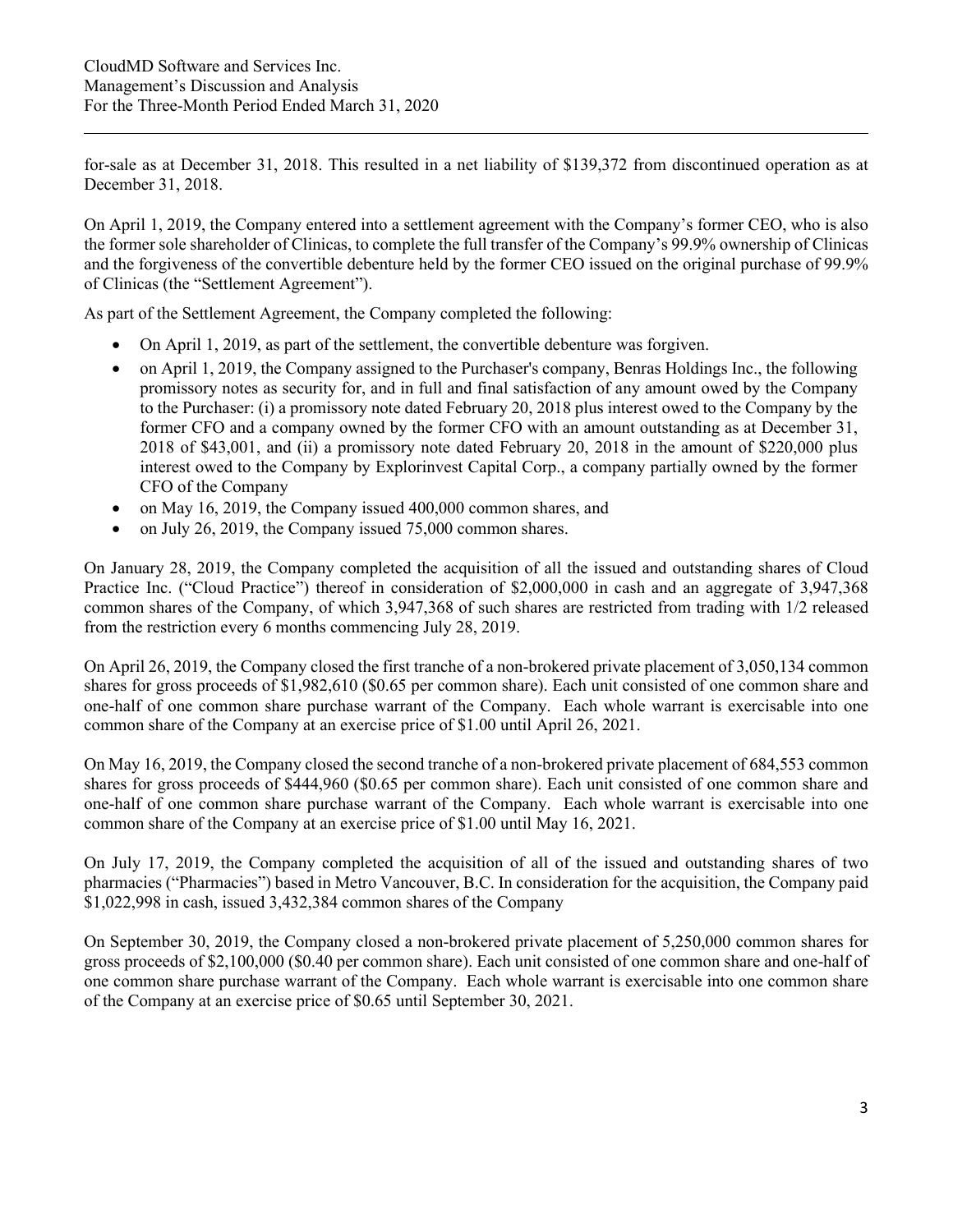On January 10, 2020, the Company issued 3,000,000 common shares for the business acquisition of Livecare. Pursuant to the agreement, 1,574,959 common shares were cancelled and returned to treasury on April 17, 2020, resulting in net amount of 1,425,041 common shares issued with a fair value of \$662,644.

On January 31, 2020, the Company issued 1,500,000 common shares pursuant to a debt settlement agreement.

On March 20, 2020, the Company completed tranche 1 of a brokered private placement of 4,875,449 units for gross proceeds of \$2,340,216 (\$0.48 per unit). Each unit consisted of one common share and one-half of one common share purchase warrant of the Company. Each whole warrant is exercisable into one common share of the Company at an exercise price of \$0.70 for two years from closing. In connection with this private placement, agents were paid cash commissions of \$182,897 and issued 238,147 common shares, 119,073 agent's warrants with an exercise price of \$0.70 per common share and 381,036 agent's warrants with an exercise price of \$0.48 per common share. The agent's warrants have a fair value equal to \$111,259.

On March 30, 2020, the Company completed tranche 2 of a brokered private placement of 1,423,166 units for gross proceeds of \$683,120 (\$0.48 per unit). Each unit consisted of one common share and one-half of one common share purchase warrant of the Company. Each whole warrant is exercisable into one common share of the Company at an exercise price of \$0.70 for two years from closing. In connection with this private placement, agents were paid cash commissions of \$37,930 and issued 49,388 common shares, 79,020 agent's warrants with an exercise price of \$0.70 per common share and 24,694 agent's warrants with an exercise price of \$0.48 per common share. The agent's warrants have a fair value equal to \$26,085.

Our head office registered, and records office is located at 810-789 W Pender Street, Vancouver, British Columbia, V6C 1H2, Canada.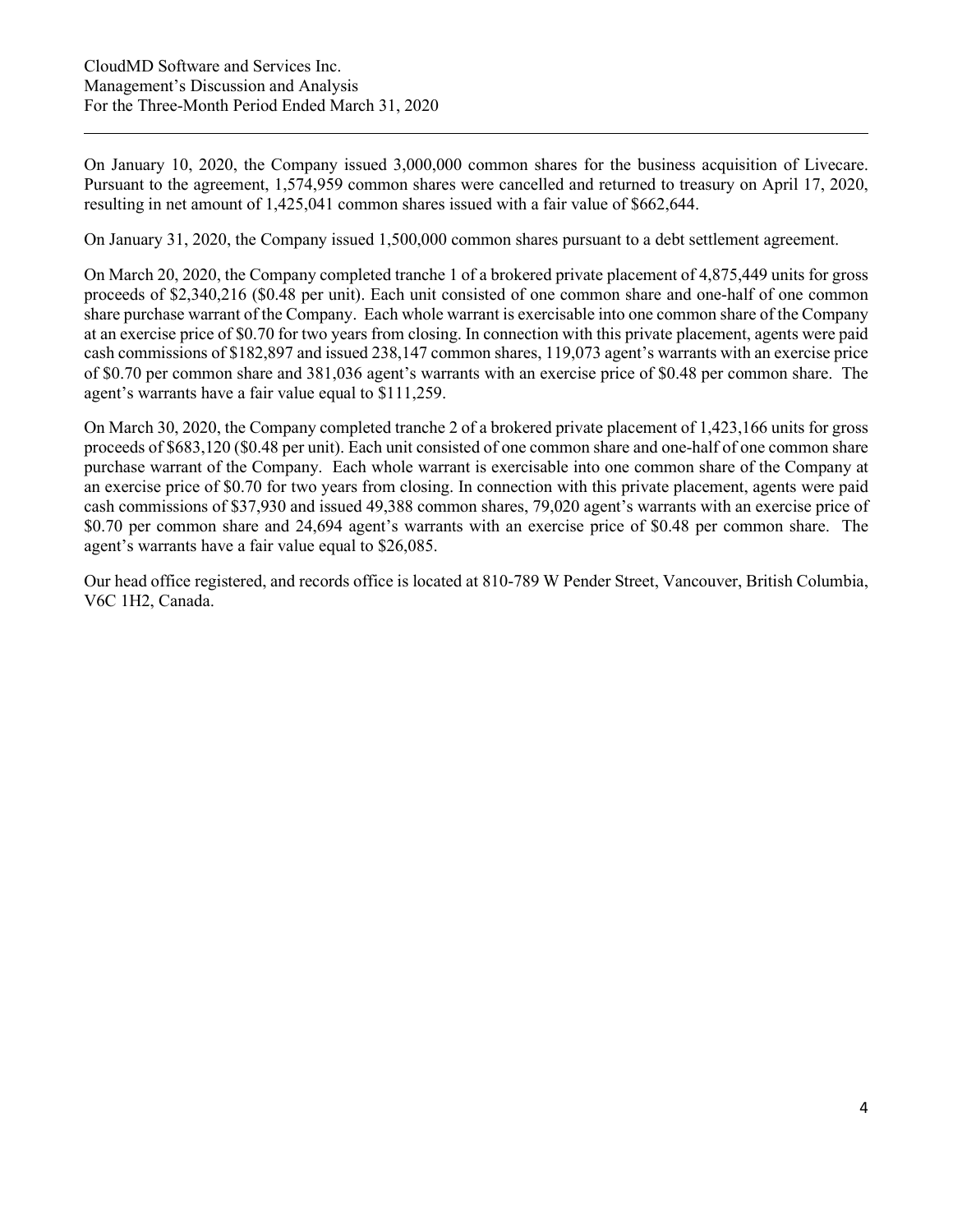## **THE COMPANY AND BUSINESS**

#### **Company Overview**

The Company was incorporated under the Business Corporations Act (British Columbia) on September 19, 2013. On August 1, 2018, the Company acquired HealthVue. On January 28, 2019, the company acquired Cloud Practice. On July 17, 2019, the company acquired two Pharmacies. The Company's main revenue is generated from the operation and management of both primary care clinics, pharmacies and from the sale of healthcare software using a software as a service ("SAAS") model.

HealthVue provides telemedicine visits remotely and full-service family practice from its multiple clinic locations throughout the Lower Mainland in British Columbia. The clinics are fully digitized and inter-connected using the latest in healthcare technology. HealthVue has been one of the pioneers of incorporating bricks and mortar locations with telemedicine as a form of healthcare delivery to their patients.

Cloud Practice is a technology company that offers cloud-based electronic medical records software, medical billing software and an online patient portal for medical clinics using a software as a service ("SAAS") model. Cloud Practice services over 315 clinics across Canada, 3000 doctors and has approximately 3 million patient charts in their database.

The Pharmacies' main business is the retailing of prescription drugs, over-the-counter drugs, and other front store items. In addition to product retailing, the Pharmacies provide clinical services like med reviews and compounding services.

Livecare is a Canadian telehealth company founded and operated by physicians dedicated to giving patients access to quality, real-time healthcare. Livecare offers digital technologies that connect doctors and allied health care providers to their patients via secure, encrypted, face-to-face video and messaging. In addition to its telemedicine platform, Livecare offers kindredPHR, a personalized health record used for storing, managing, and sharing health information, thus enabling patients' access to manage their own care and share amongst their multiple health care providers.

The Company is focused on innovative health care approaches that combine human skill-based expertise with emerging technologies. The Company, in conjunction with its subsidiary Cloud Practice, is developing proprietary technologies to deliver quality healthcare through the combination of connected primary care clinics, telemedicine, and an artificial intelligence (AI) enabled patient portal.

The Company is planning to aggressively grow its patient base through acquisition and organic growth over the next 12 months. CloudMD is planning on acquiring, and/or partnering with, other businesses and technologies that complement its business plan. This patient centric approach has been very well received and the company will continue to find ways to improve access to convenient and efficient healthcare.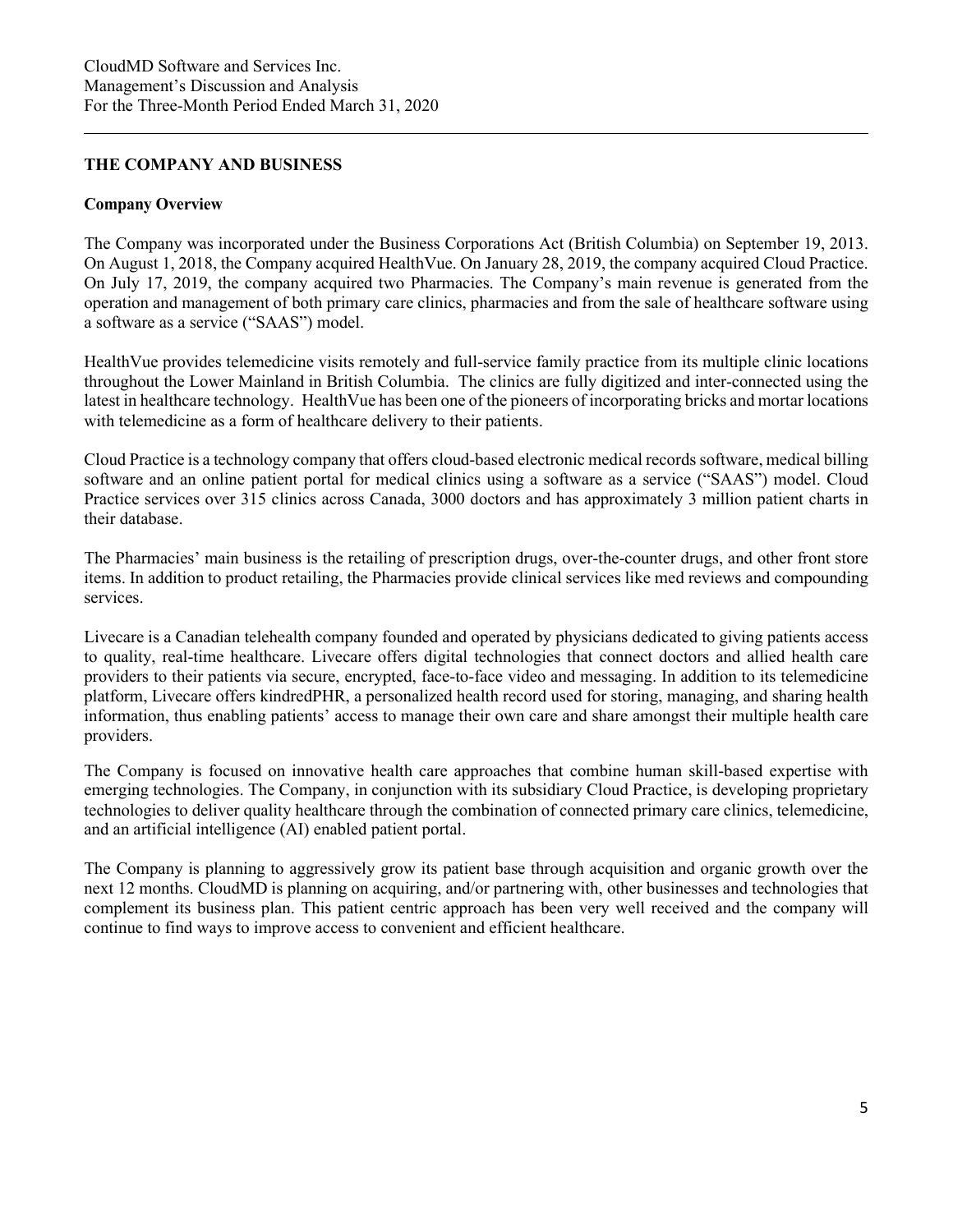## **SELECTED QUARTERLY INFORMATION**

|                    | Q1 2020     | Q4 2019       | 03 2019       | 02 2019     | Q1 2019     | 04 2018     | Q3 2018    | Q <sub>2</sub> 2018 |
|--------------------|-------------|---------------|---------------|-------------|-------------|-------------|------------|---------------------|
|                    | S           |               |               |             | $(1)$ \$    | $(1)$ \$    | $(1)$ \$   | $(1)$ \$            |
|                    |             |               |               |             |             |             |            |                     |
| Revenue            | (3,056,729) | (2, 442, 317) | (2, 165, 217) | (1,061,569) | (1,100,330) | (763, 468)  | (438,080)  |                     |
| Fees paid to       |             |               |               |             |             |             |            |                     |
| Doctors            | 881,199     | 478,257       | 494,340       | 534,506     | 648,752     | 564,357     | 323,041    |                     |
| Cost of goods sold | 918,862     | 902,263       | 671,929       |             |             |             |            |                     |
| Expenses           | 2,959,068   | 2,203,114     | 2,099,972     | 1,483,452   | 1,839,287   | 1,722,875   | 788,687    | 128,707             |
| Other (income)     |             |               |               |             |             |             |            |                     |
| expense            | (79,406)    |               | 6,047         | 140,225     | (14, 852)   | 111,966     | 39,968     | 38,609              |
| Net income (loss)  |             |               |               |             |             |             |            |                     |
| for the period     | (1,622,994) | (1, 141, 317) | (1, 107, 071) | (1,096,614) | (1,372,857) | (1,635,730) | (713, 616) | (167, 316)          |
| Income (Loss) per  |             |               |               |             |             |             |            |                     |
| common share       | (0.02)      | (0.01)        | (0.01)        | (0.02)      | (0.02)      | (0.06)      | (0.25)     | (0.01)              |
| Total assets       | 22,006,928  | 17,726,254    | 17,901,722    | 10,411,157  | 10,436,925  | 6,423,328   | 6,655,638  | 302,995             |
| Total liabilities  | 7,763,163   | 6,484,970     | 5,881,738     | 1,125,297   | 4,640,960   | 2,218,491   | 1,765,236  | 1,593,041           |
| Dividends          |             |               |               |             |             |             |            |                     |
| declared           |             |               |               |             |             |             |            |                     |

The following financial data has been prepared in accordance with IFRS:

(1) These amounts are shown including the revenues and expenses from the discontinued operations.

For the three-month period ended March 31, 2020 the Company incurred a loss of \$1,622,994 as compared to net loss of \$1,350,606 for the same period in 2019. The Company reported revenues for the three months ended March 31, 2020 of \$3,056,729 (2019: \$1,100,330). The net loss for the period ended March 31, 2020 was mainly due to \$445,403 (2019: \$316,932) of stock based compensation; \$881,119 (2019: \$648,752) of fees paid to doctors; \$918,862 (2019: \$Nil) of cost of goods sold; \$1,241,725 (2019: \$459,944) of wages & salaries; \$365,593 (2019: \$90,665) of professional fees, \$323,525 (2019: \$682,474) of marketing and advertising, office and administration of \$235,455 (2019: \$105,210), and interest expense of \$61,197 (2019: \$Nil).

# **SELECTED ANNUAL INFORMATION**

|                                   | 2019           | 2018        | 2017       |
|-----------------------------------|----------------|-------------|------------|
| Revenue                           | (6,769,433)    | (1,201.548) |            |
| Expenses, including cost of sales | 11,355,872     | 3,655,944   | 726,204    |
| Other (income) expense            | (31,772)       | 142,719     | (612, 399) |
| Loss from discontinued operations | 163,192        | 86.247      | 73,715     |
| Net income (loss) for the period  | (4,717,859)    | (2,683,362) | (187, 520) |
| Income (Loss) per common share    | (0.07)         | (0.06)      | (0.02)     |
| Total assets                      | 17,726,254     | 6,423,328   | 410,810    |
| Total liabilities                 | 6,484,970      | 2,218,491   | 1,369,953  |
| Dividends declared                | $\blacksquare$ |             |            |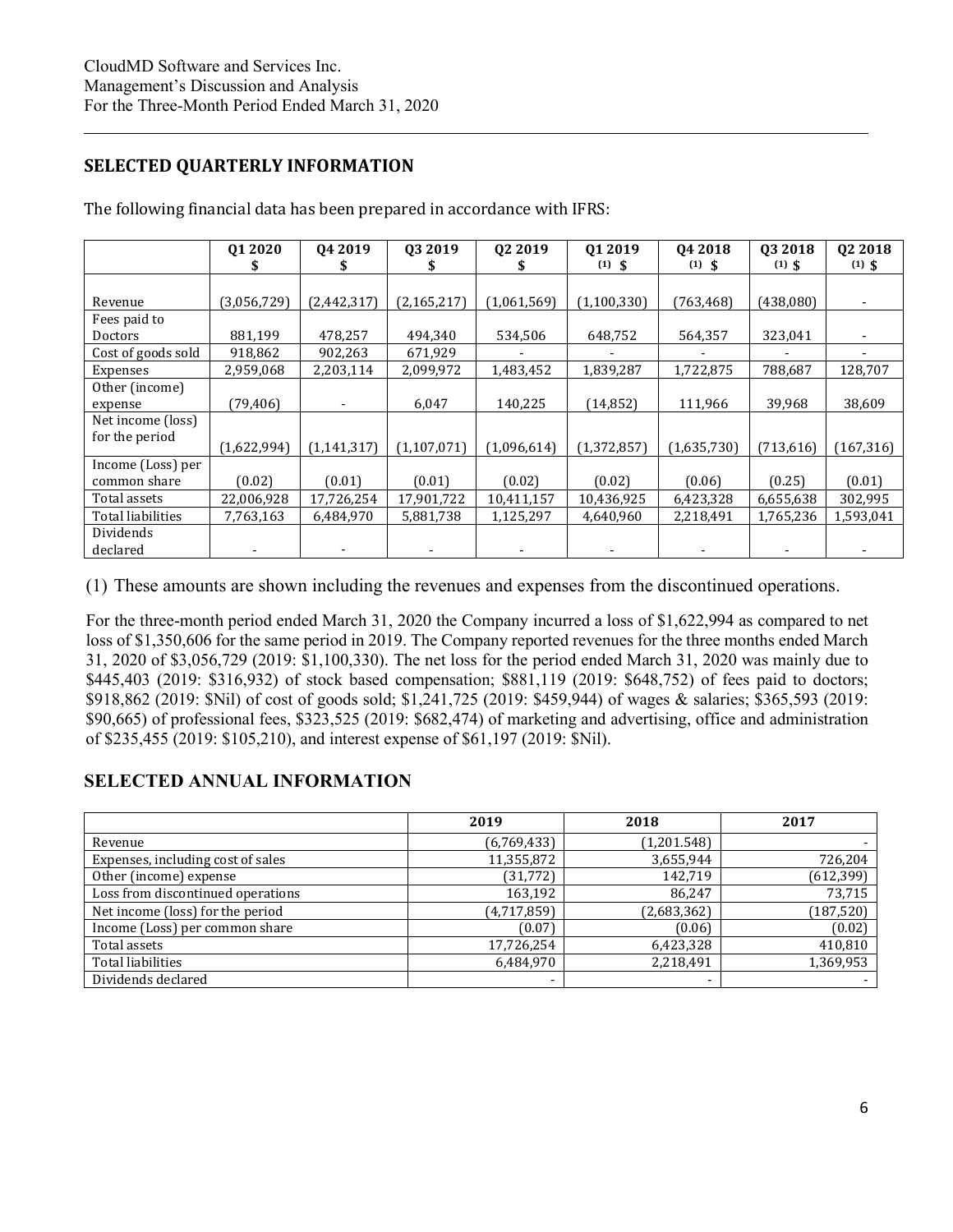The consolidated financial statements have been prepared in accordance with IFRS as issued by the International Accounting Standards Board ("IASB") and interpretations of the International Financial Reporting Interpretations Committee ("IFRIC").

The consolidated financial statements are presented in Canadian dollars, which is the functional currency of the parent Company and its subsidiaries. These consolidated financial statements have been prepared on a historical cost basis, except for certain financial instruments classified as fair value through profit or loss, and available-forsale, which are stated at their fair value. In addition, these consolidated financial statements have been prepared using the accrual basis of accounting, except for certain cash flow information.

## **FINANCIAL POSITION**

At March 31, 2020, the Company had current assets of \$4,785,764 and current liabilities of \$3,880,882. At March 31, 2020, the Company had working capital of \$904,882 compared to working capital of \$810,761 at December 31, 2019. The Company has to rely upon the sale of equity securities primarily through private placements for the cash required for acquisition and operating expenses.

#### **Additional Disclosure**

In the three-month period ending March 31, 2020, the Company has generated \$3,056,729 in revenue from the Healthvue clinics, Pharmacies, Cloud Practice and Livecare subsidiaries compared to \$1,100,330 for the period ended March 31, 2019. The net loss in the period included is mainly due to the non-cash expense of stock based compensation of \$445,403 and amortization of \$201,748, physician fees in the amount of \$881,199, cost of goods sold of \$918,862, wages & salaries in the amount of \$1,241,725, professional fees in the amount of \$365,593, office and administration expense in the amount of \$235,455. Rent expense in the amount of 73,808, interest expense in the amount of \$61,197, and marketing fees in the amount of \$323,525. The other variables pertain to gain on debt forgiveness for the amount of 79,406.

## **LIQUIDITY AND CAPITAL RESOURCES**

#### **Changes in Cash Position**

|                                                     | For the Three-Month Period Ended |                       |  |
|-----------------------------------------------------|----------------------------------|-----------------------|--|
|                                                     | <b>March 31, 2020</b>            | <b>March 31, 2019</b> |  |
| Cash (used in) /provided by:                        |                                  |                       |  |
| Net cash (used in) operating activities             | (922, 422)                       | (725, 079)            |  |
| Net cash (used in) provided by investing activities | (134, 531)                       | (198, 222)            |  |
| Net cash provided by financing activities           | 2,120,707                        | 800,000               |  |
| Increase (decrease) in cash                         | 1,063,734                        | (123, 301)            |  |
| Cash, beginning of period                           | 1,696,402                        | 1,055,543             |  |
| Cash, ending of period                              | 2,760,136                        | 932,242               |  |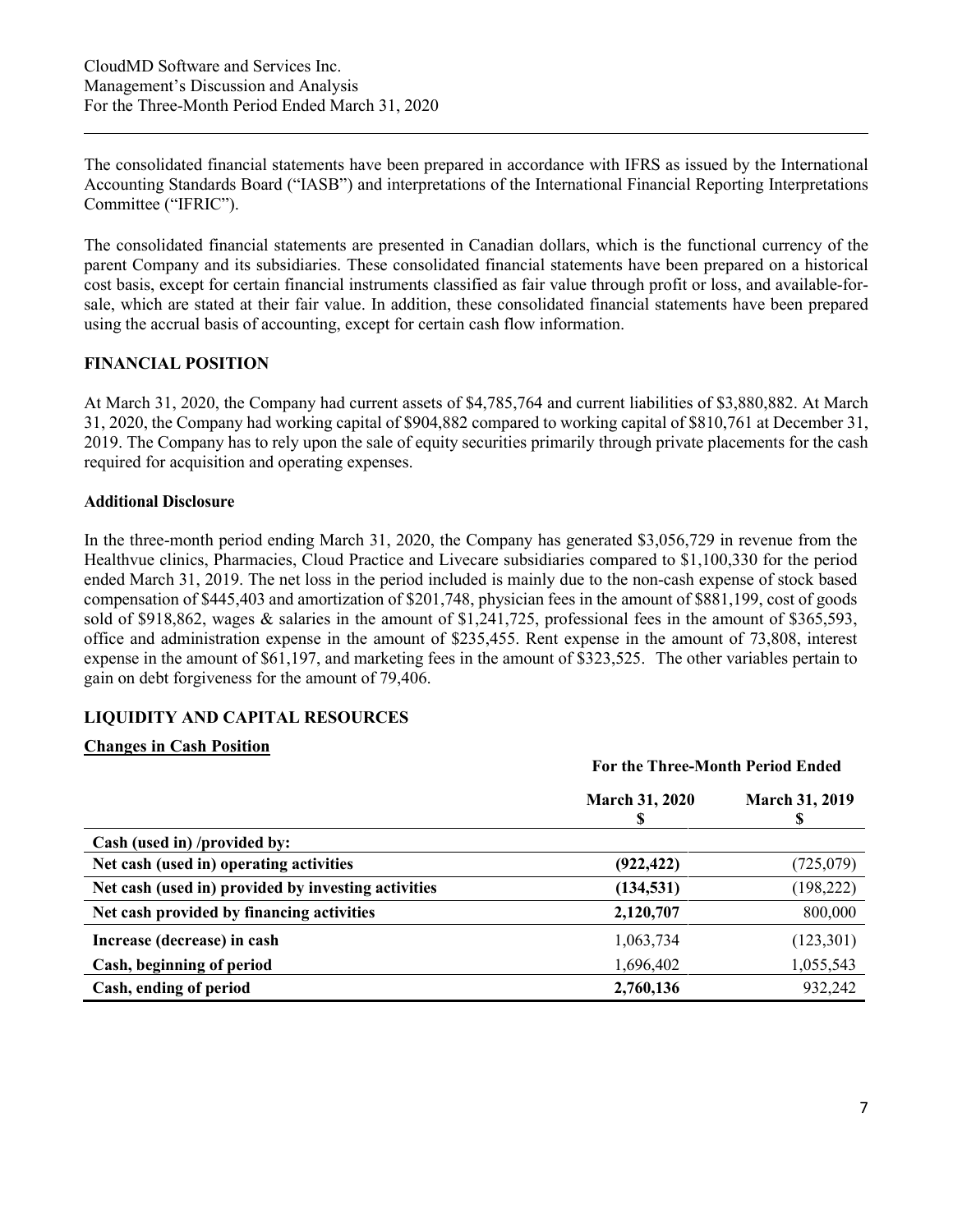The Company had cash of \$2,760,136 at March 31, 2020 compared to \$932,242 at March 31, 2019. During the period ended March 31, 2020, the Company had cash outflows from operations of (\$922,422) compared to cash outflows of (\$725,079) in period ending March 31, 2019. The cash on hand of \$2,760,136 at March 31, 2020, did not include \$200,000 in subscription receivable received by the Company during the month of April 2020.

Cash used in investing activities during the period ended March 31, 2020 was (\$134,531) compared to cash used by investing activities of (\$198,222) for the period ended March 31, 2019, which was mainly due to payments towards the acquisition of Livecare and purchase of equipment. During the period ended March 31, 2020, the Company paid \$60,000 in cash as part of the consideration paid for the acquisition of Livecare, \$25,000 in cash for short-term investments and \$50,806 in cash towards the purchase of intangible asset and equipment.

Cash provided by financing activities during the period ended March 31, 2020 was \$2,120,707 compared to cash provided in financing activities of \$800,000 for the period ended March 31, 2019, mainly due to proceeds from the issuance of shares in the amount of \$2,823,335, share issuance cost paid in cash in the amount of \$379,659, payments made to term loans in the amount of \$195,836, and payments made towards lease liability in the amount of \$127,038.

## **OFF-BALANCE SHEET ARRANGEMENTS**

The Company has no off-balance sheet arrangements.

## **PROPOSED TRANSACTIONS**

There are no proposed transactions that have not been disclosed herein.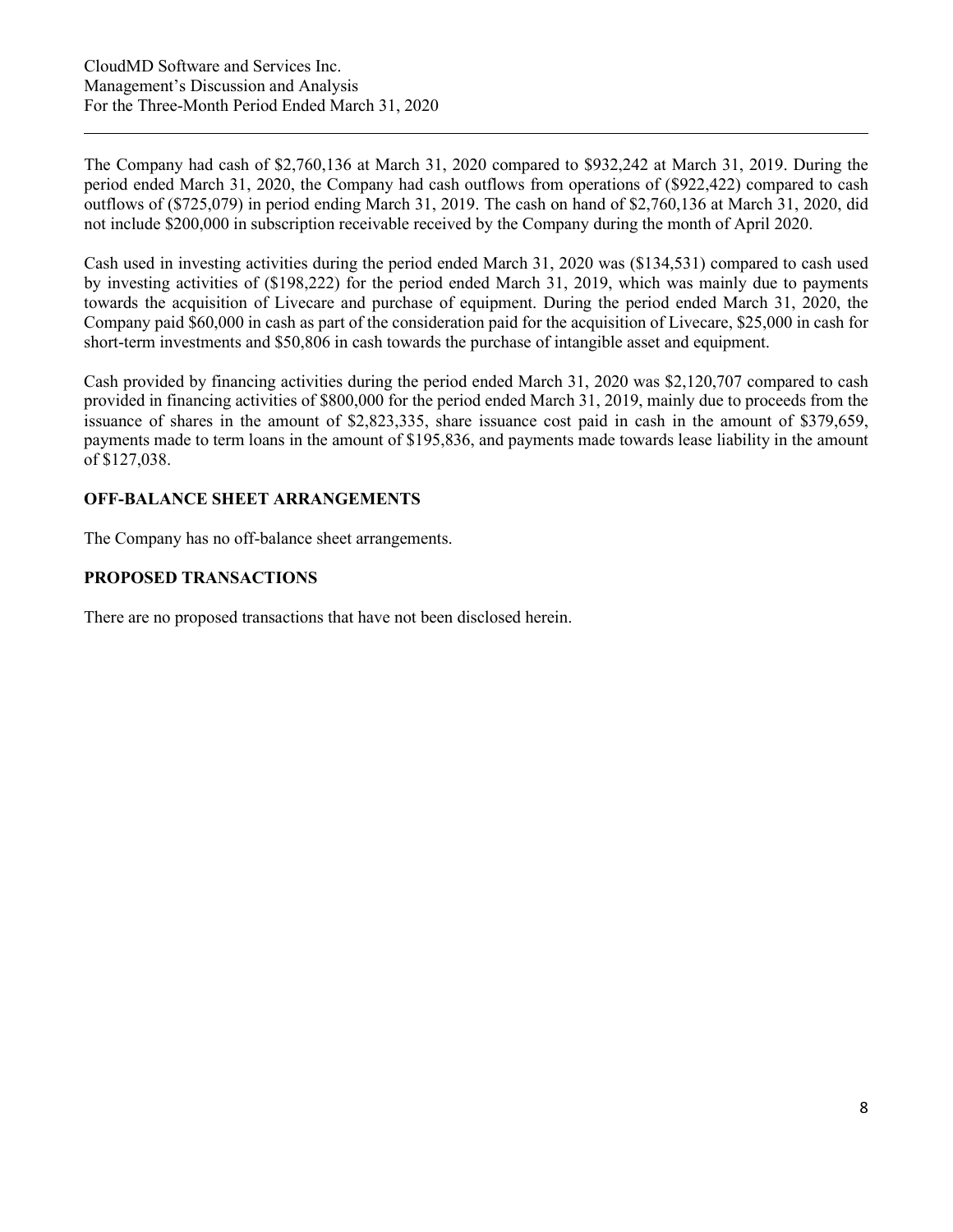#### **SHARE CAPITAL**

- a) **Authorized:** unlimited common shares without par value
- b) **Share Capital:** As at June 1, 2020, the issued share capital comprises 92,204,411 common shares. As at March 31, 2020, the issued share capital comprises 93,056,120 (December 31, 2019 – 81,213,470) common shares.

## *During the* **3-month period ended March 31, 2020***, the Company had the following share capital transactions:*

- On January 10, 2020, the Company issued 3,000,000 common shares for the business acquisition of Livecare *(Note 3)*. Pursuant to the agreement, 1,574,959 common shares were cancelled and returned to treasury on April 17, 2020.
- On January 31, 2020, the Company issued 1,500,000 common shares valued at \$577,500 to settle debt of \$600,000 acquired in conjunction with Livecare. *(Note 3)*
- On February 3, 2020, the Company issued 750,000 common shares valued at \$296,347 for prepaid consulting fees.
- On March 20, 2020, the Company completed tranche 1 of a brokered private placement of 4,875,449 units for gross proceeds of \$2,340,216 (\$0.48 per unit). Each unit consisted of one common share and one-half of one common share purchase warrant of the Company. Each whole warrant is exercisable into one common share of the Company at an exercise price of \$0.70 for two years from closing.
- In connection with this private placement, agents were paid cash commissions of \$182,897 and issued 238,147 common shares, 119,073 agent's warrants with an exercise price of \$0.70 per common share, and 381,036 agent's warrants with an exercise price of \$0.48 per common share. The agent's warrants have a fair value equal to \$111,259 (see Note 18 (c) for further information on the fair value calculation).
- On March 30, 2020, the Company completed tranche 2 of a brokered private placement of 1,423,166 units for gross proceeds of \$683,120 (\$0.48 per unit). Each unit consisted of one common share and one-half of one common share purchase warrant of the Company. Each whole warrant is exercisable into one common share of the Company at an exercise price of \$0.70 for two years from closing.

In connection with this private placement, agents were paid cash commissions of \$37,930 and issued 49,388 common shares, 79,020 agent's warrants with an exercise price of \$0.70 per common share, and 24,694 agent's warrants with an exercise price of \$0.48 per common share. The agent's warrants have a fair value equal to \$26,085 (see Note 18 (c) for further information on the fair value calculation).

The Company incurred additional share issuance costs amounting to \$157,007 in connection to the above private placement.

Of the total proceeds of the private placement, as at March 31, 2020, \$200,000 had yet to be received by the Company, and is included in subscriptions receivable.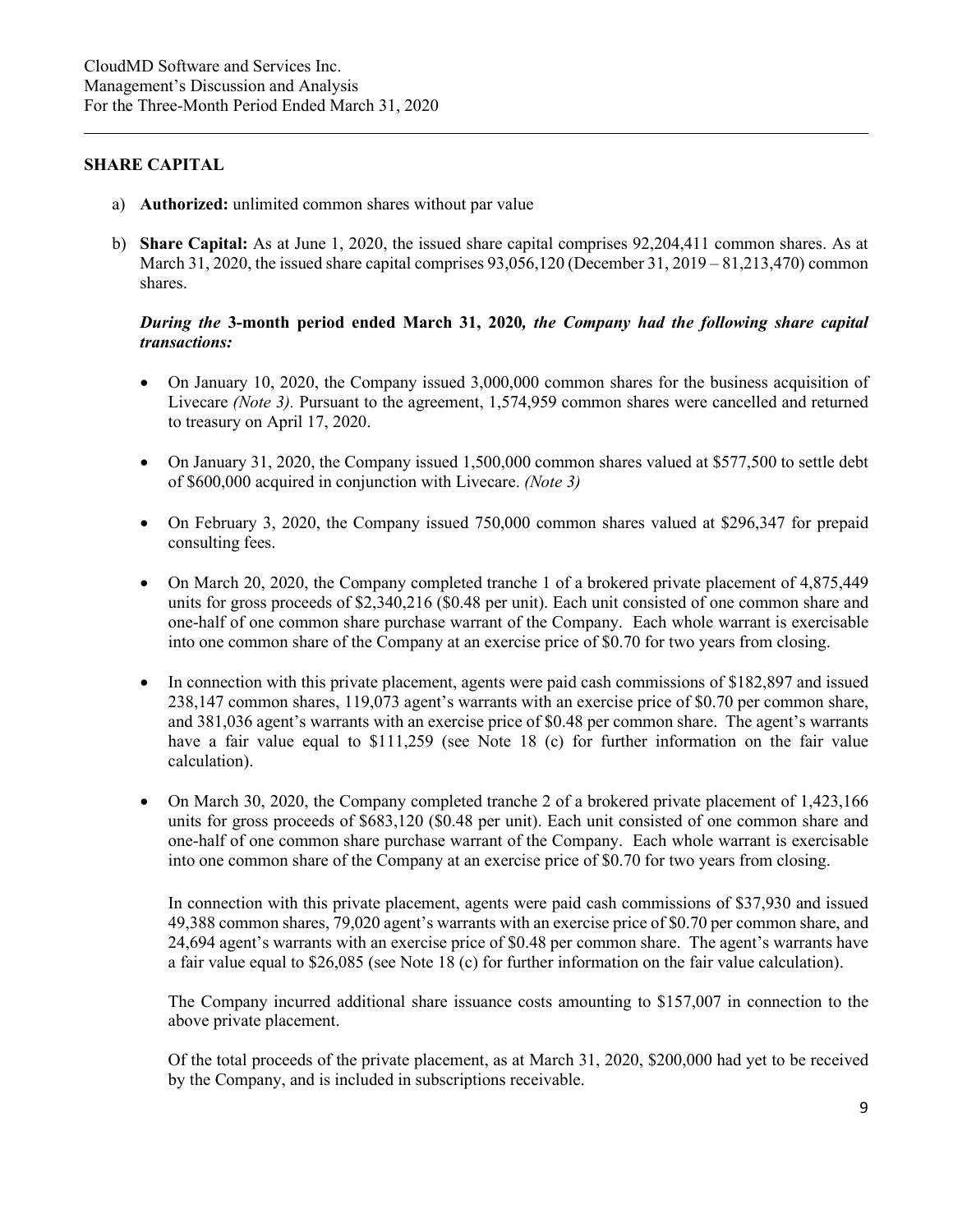• On March 30, 2020, in connection with the above private placement, the Company issued 6,500 common shares, paid a cash fee of \$1,920 and issued 233,278 agent's warrants with an exercise price of \$0.70 per common share. The agent's warrants have a fair value equal to \$50,668 (see Note 18 (c) for further information on the fair value calculation).

### *During the year ended December 31, 2019, the Company had the following share capital transactions:*

- The Company issued 3,947,368 common shares with a fair value of \$2,325,964 for the business acquisition of Cloud Practice. *(Note 3).*
- The Company issued 3,432,384 common shares with a fair value of \$714,981 for the business acquisition of two pharmacies based in Metro Vancouver, B.C. *(Note 3).*
- On November 19, 2019, the Company announced the appointment of Dr. David Ostrow, MD as Chief Medical Officer and the addition of Mona Elesseily to its newly formed advisory board as a Digital Marketing Strategist. The Company issued an aggregate of 510,000 common shares in consideration for future services at a price of \$0.35 per common share.
- The Company completed a non-brokered private placement of 3,734,687 units for gross proceeds of \$2,427,547 (\$0.65 per unit). Each unit consisted of one common share and one-half of one common share purchase warrant of the Company. Each whole warrant is exercisable into one common share of the Company at an exercise price of \$1.00 for two years from closing.
- In connection with this private placement, agents were paid cash commissions of \$108,163 and issued 161,520 agent's warrants. Each agent's warrant is exercisable into one additional common share at an exercise price of \$1.00 until April 26, 2021. The agent's warrants have a fair value equal to \$46,685 (see Note 18 (c) for further information on the fair value calculation).
- The Company closed a non-brokered private placement of 5,250,000 units for gross proceeds of \$2,100,000 (\$0.40 per unit). Each unit consisted of one common share and one-half of one common share purchase warrant of the Company. Each whole warrant is exercisable into one common share of the Company at an exercise price of \$0.65 until September 30, 2021.
- In connection with this private placement, agents were paid cash commissions of \$136,000 and issued 340,000 agent's warrants. Each agent's warrant is exercisable into one additional common share at an exercise price of \$0.65 until September 30, 2021. The agent's warrants have a fair value equal to \$62,566 (see Note 18 (c) for further information on the fair value calculation).
- The Company issued 600,000 common shares at a price of \$0.50, for gross proceeds of \$300,000 through the exercise of options. The options had a fair value of \$147,570, which was removed from the share-based payment reserve into share capital.
- The Company issued 1,600,000 common shares at a price of \$0.25, for gross proceeds of \$400,000 through the exercise of options. The options had a fair value of \$297,886, which was removed from the share-based payment reserve into share capital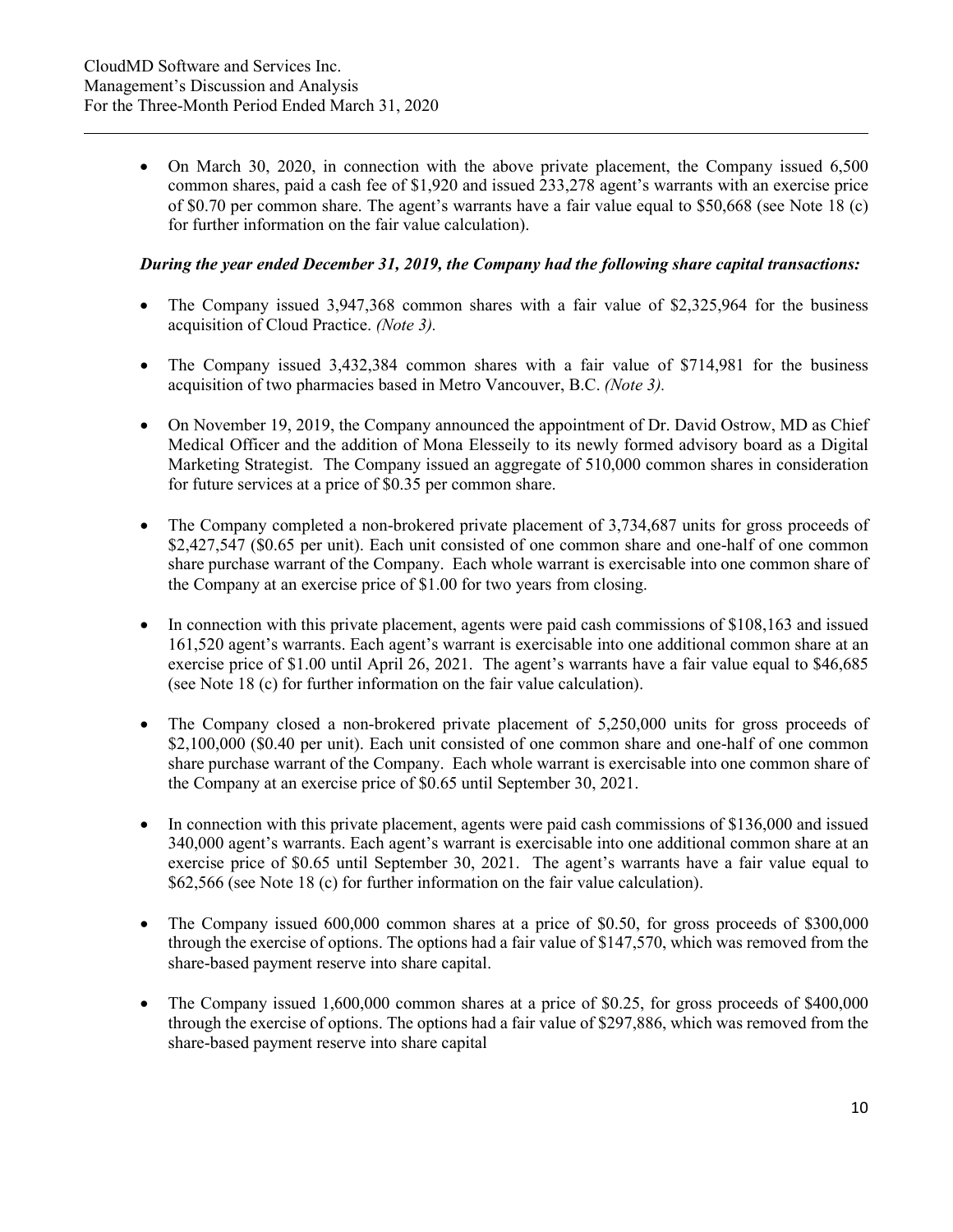• The Company issued 475,000 common shares valued at 205,750, as part of the settlement agreement to complete the full transfer of the Company's 99.9% ownership of Clinicas and the forgiveness of the convertible debenture held by the former CEO issued on the original purchase of 99.9% of Clinicas (see Note 20 for further information on the Settlement Agreement).

#### c) **Agent's Warrants**

#### *During the period ended March 31, 2020:*

During the 3-month period ended March 31, 2020, the Company issued a total of 837,101 agent's warrants in connection with its private placements, valued at \$188,012 using the Black Scholes Option Pricing Model, with the following weighted average assumptions: volatility of 100%, expected life of 2 years, risk free interest rates ranging from 0.40% to 0.62%, and a dividend yield of 0%.

During the year ended December 31, 2019, the Company issued a total of 501,250 agent's warrants in connection with its private placements, valued at \$109,251 using the Black Scholes Option Pricing Model, with the following weighted average assumptions: volatility of 100%, expected life of 2 years, risk free interest rate of 1.52%, and a dividend yield of 0%.

The agent's warrant pricing model used a volatility of 100%, expected life of 2 years, risk free interest rates ranging from 0.40% to 0.62%, and a dividend yield of 0%.

|                                       | <b>March 31, 2020</b> |                          |                          | December 31, 2019        |  |
|---------------------------------------|-----------------------|--------------------------|--------------------------|--------------------------|--|
|                                       | Number of             | Weighted                 | Number of                | Weighted                 |  |
|                                       | Agent's               | Average                  | Agent's                  | Average                  |  |
|                                       | Warrants              | <b>Exercise Price \$</b> | Warrants                 | Exercise Price \$        |  |
|                                       |                       |                          |                          |                          |  |
| Balance outstanding beginning of year | 501,520               | 0.76                     | $\overline{\phantom{a}}$ | $\overline{\phantom{a}}$ |  |
| Agent's warrants issued               | 837,101               | 0.58                     | 501,520                  | 0.76                     |  |
| Balance outstanding end of year       | 1,338,621             | 0.65                     | 501,520                  | 0.76                     |  |

*The following is a summary of agent's warrants activities during the period ending March 31, 2020 and year ending December 31, 2019:* 

During the 3-month period ending March 31, 2020, no agent's warrants were exercised.

*As at June 1, 2020, the Company had the following agent's warrants outstanding, all of which are exercisable at June 1, 2020:* 

| Outstanding | <b>Exercise Price \$</b> | <b>Remaining Life (Years)</b> | <b>Expiry Date</b> |
|-------------|--------------------------|-------------------------------|--------------------|
|             |                          |                               |                    |
| 161,520     | \$1.00                   | 0.90                          | $26$ -Apr-21       |
| 318,000     | \$0.65                   | 1.33                          | $30-Sep-21$        |
| 119,073     | \$0.70                   | 1.80                          | $20$ -Mar-22       |
| 381,036     | \$0.48                   | 1.80                          | $20$ -Mar-22       |
| 257,972     | \$0.70                   | 1.83                          | $30$ -Mar-22       |
| 79,020      | \$0.48                   | 1.83                          | $30$ -Mar-22       |
| 1,316,621   |                          | 1.58                          |                    |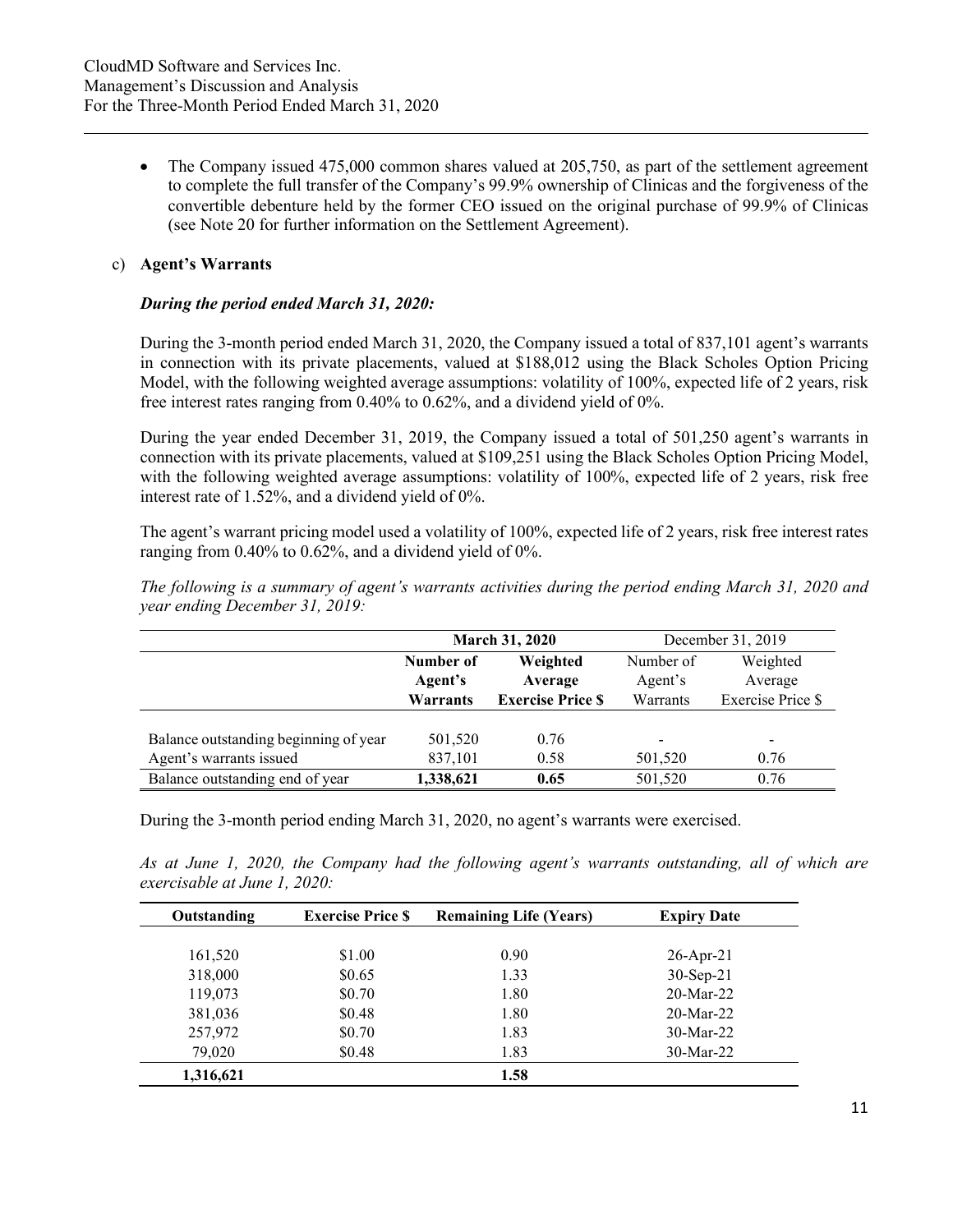#### d) **Shareholders' Warrants**

During the 3-month period ended March 31, 2020, the Company issued a total of 3,149,307 shareholders' warrants in connection with its private placements. These warrants have a fair value of \$nil, valued using the residual value method.

During the year ended December 31, 2019, the Company issued a total of 4,492,344 shareholders' warrants in connection with its private placements. These warrants have a fair value of \$nil, valued using the residual value method.

*The following is a summary of shareholders' warrants activities during the period ended March 31, 2020 and period ending December 31, 2019:* 

|                                       |               | <b>March 31, 2020</b>    |               | December 31, 2019                        |  |
|---------------------------------------|---------------|--------------------------|---------------|------------------------------------------|--|
|                                       | Number of     | Weighted                 | Number of     | Weighted<br>Average<br>Exercise Price \$ |  |
|                                       | Shareholders' | Average                  | Shareholders' |                                          |  |
|                                       | Warrants      | <b>Exercise Price \$</b> | Warrants      |                                          |  |
|                                       |               |                          |               |                                          |  |
| Balance outstanding beginning of year | 4.492.344     | 0.80                     |               | $\overline{\phantom{a}}$                 |  |
| Shareholders' warrants Issued         | 3,149,307     | 0.70                     | 4,492,344     | 0.80                                     |  |
| Balance outstanding end of year       | 7,641,651     | 0.76                     | 4,492,344     | 0.80                                     |  |

During the 3-month period ending March 31, 2020, 3,149,307 shareholders' warrants were issued, and none were exercised.

*As at June 1, 2020, the Company had the following shareholders' warrants outstanding, all of which are exercisable at June 1, 2020:* 

| Outstanding | <b>Exercise Price S</b> | <b>Remaining Life (Years)</b> | <b>Expiry Date</b> |
|-------------|-------------------------|-------------------------------|--------------------|
|             |                         |                               |                    |
| 1,525,067   | \$1.00                  | 0.90                          | April 26, 2021     |
| 342,277     | \$1.00                  | 0.96                          | May 17, 2021       |
| 2,523,750   | \$0.65                  | 1.33                          | September 30, 2021 |
| 2,437,724   | \$0.70                  | 1.80                          | March 20, 2022     |
| 711,583     | \$0.70                  | 1.83                          | March 30, 2022     |
| 7,540,401   |                         | 1.43                          |                    |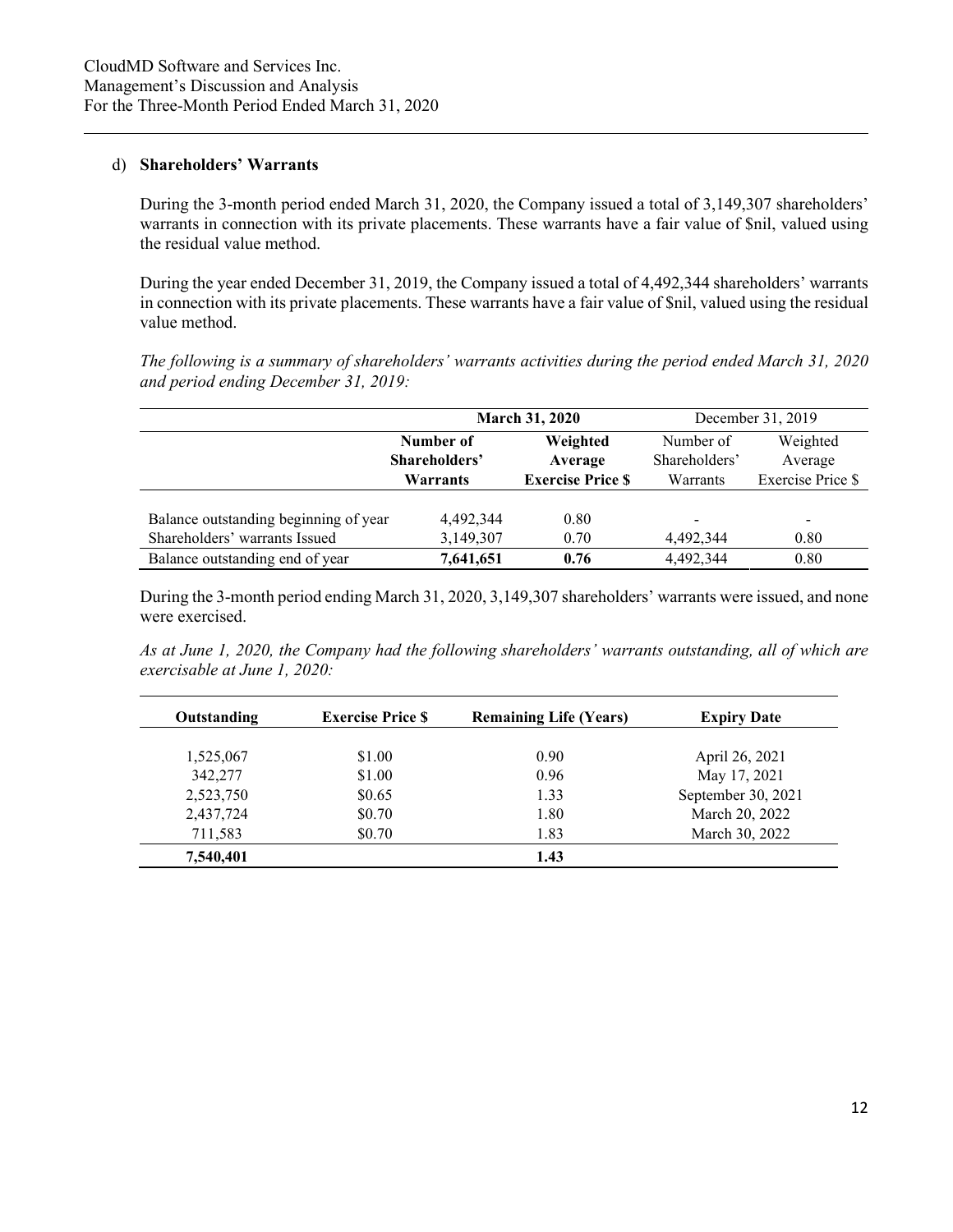#### e) **Escrow shares**

As at March 31, 2020, the Company has 11,430,948 common shares held in escrow.

*Escrow shares will be released as follows:*

- 1,800,000 shares on August 1, 2020, and the same amount released each six months thereafter until the last 1,800,000 are released on August 1, 2021.
- 686,477 shares on May 17, 2020, and the same amount released each four months thereafter until the last 686,476 are released on May 17, 2021.
- 25,000 shares on April 16, 2020, and the same amount released each month thereafter until the last 25,000 are released on April 19, 2021.
- 5,000 shares on April 16, 2020, and the same amount released each month thereafter until the last 5,000 are released on October 19, 2020.
- 570,017 shares on January 9, 2021, plus 285,008 shares on May 9, 2021, and the same amount released each four months thereafter until the last 285,008 are released on January 8, 2022.
- $\bullet$  600,000 shares on January 31, 2021, plus 300,000 shares on May 31, 2021, and the same amount released each four months thereafter until the last 300,000 are released on January 30, 2022.

## f) **Stock Options**

The Company has adopted an incentive stock option plan (the "Option Plan") which provides that the Board of Directors of the Company may from time to time, in its discretion, and in accordance with the applicable stock exchange's requirements, grant to directors, officers, employees and consultants to the Company, non-transferable options to purchase common shares. Pursuant to the Option Plan, the number of common shares reserved for issuance will not exceed 10% of the issued and outstanding common shares of the Company. Options granted under the Option Plan can have a maximum exercise term of 5 years from the date of grant. Vesting terms will be determined at the time of grant by the Board of Directors.

#### *The following grants were made during the 3-month period ended March 31, 2020:*

- On January 7, 2020, 300,000 options were granted to consultants of the Company, exercisable at \$0.40 per share. The options vest 4 months after the grant and have a five-year expiry date from the date of grant. The fair value of the options at grant date was \$89,635, of which \$62,226 was recorded in the 3 month period ended March 31, 2020 based on vesting conditions.
- On January 13, 2020, 1,350,000 options were granted to management and employees of the Company, exercisable at \$0.50 per share. The options vesting periods ranged from a 5-month vesting period to 25% of options granted vesting every 6 months. The options have a five-year expiry date from the date of grant. The fair value of the options at grant date was \$497,946, of which \$223,173 was recorded in the 3-month period ended March 31, 2020 based on vesting conditions.
- On February 3, 2020, 125,000 options were granted to employees of the Company, exercisable at \$0.50 per share. The options shall vest 25% every 6 months and have a five-year expiry date from the date of grant. The fair value of the options at grant date was \$35,261, of which \$5,689 was recorded in the 3-month period ended March 31, 2020 based on vesting conditions.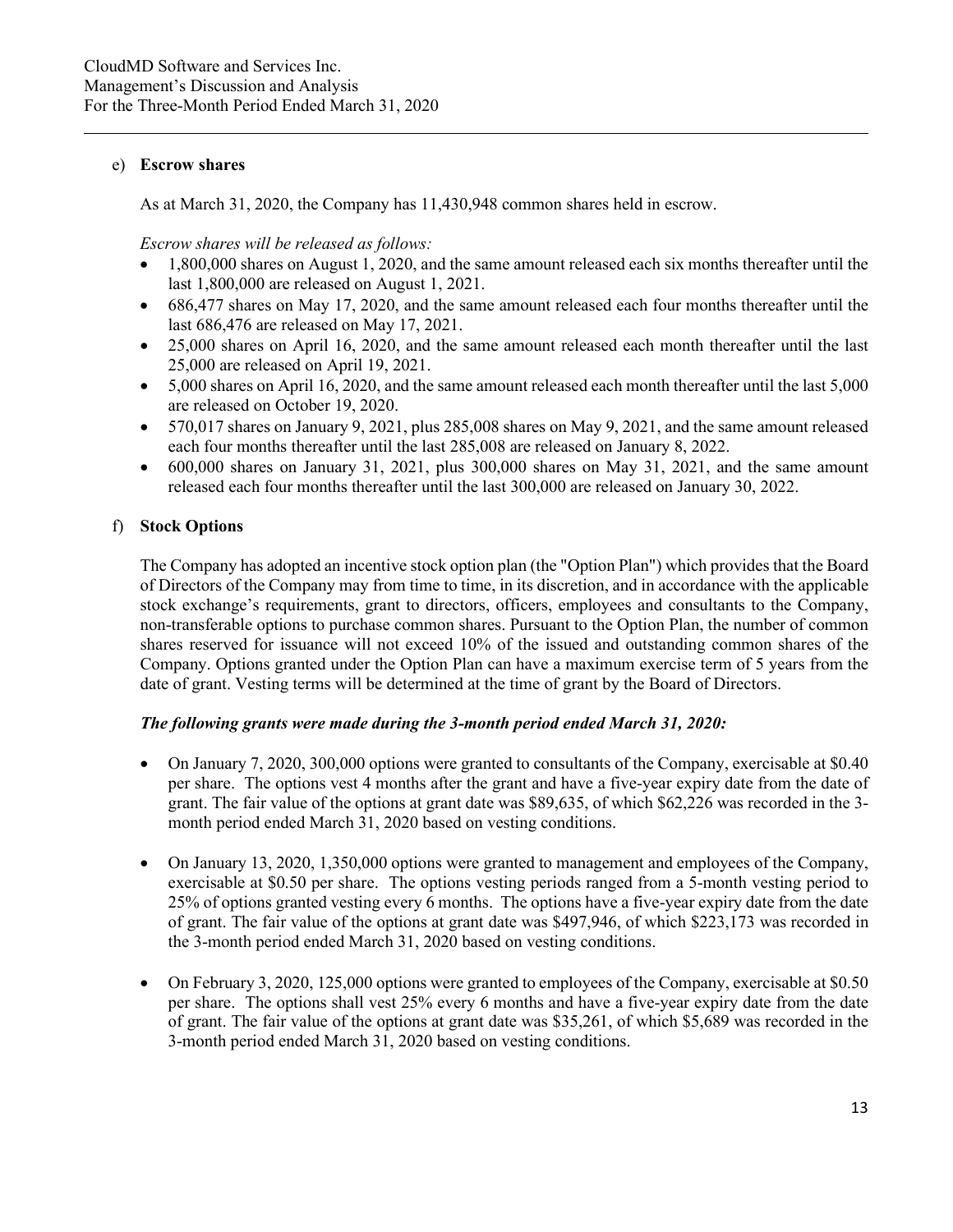- On March 2, 2020, 200,000 options were granted to employees of the Company, exercisable at \$0.55 per share. The options shall vest 25% every 6 months and have a five-year expiry date from the date of grant. The fair value of the options at grant date was \$79,899 of which \$6,333 was recorded in the 3-month period ended March 31, 2020 based on vesting conditions.
- On March 16, 2020, 200,000 options were granted to consultants of the Company, exercisable at \$0.50 per share. The options shall vest 25% every 6 months and have a five-year expiry date from the date of grant. The fair value of the options at grant date was \$73,380 of which \$3,116 was recorded in the 3-month period ended March 31, 2020 based on vesting conditions.
- On March 23, 2020, 80,000 options were granted to a director of the Company, exercisable at \$0.48 per share. The options shall vest 20% every 6 months, commencing on March 23, 2020. The options have a five-year expiry date from the date of grant. The fair value of the options at grant date was \$22,950 of which \$5,006 was recorded in the 3-month period ended March 31, 2020 based on vesting conditions.
- On March 23, 2020, 200,000 options were granted to a director of the Company, exercisable at \$0.50 per share. The options shall vest 20% every 6 months, commencing on March 23, 2020. The options vest 5 months after the grant and have a five-year expiry date from the date of grant. The fair value of the options at grant date was \$56,926 of which \$2,976 was recorded in the 3-month period ended March 31, 2020 based on vesting conditions.

The option pricing model used an average risk-free rate ranging from 0.78% and 1.62% with an average risk-free rate of 1.13%, estimated life of 5 years, volatility of 100% and dividend yield of 0%.

## *The following grants were made during the year ended December 31, 2019:*

- On February 4, 2019, 300,000 options were granted to consultants of the Company, exercisable at \$0.76 per share. The options vest 4 months after the grant and have a five-year expiry date from the date of grant. The fair value of the options at grant date was \$181,116, of which \$83,011 was recorded during the three months ended March 31, 2019 based on vesting conditions.
- On February 4, 2019, 2,050,000 options were granted to employees of the Company, exercisable at \$0.76 per share. The options shall vest 25% every 6 months, commencing on August 4, 2019. The options have a five-year expiry date from the date of grant. The fair value of the options at grant date was \$1,237,623, of which \$119,293 (March 31, 2019 - \$195,872) was recorded in the 3-month period ended March 31, 2020 based on vesting conditions.
- On July 17, 2019, 200,000 options were granted to employees of the Company, exercisable at \$0.32 per share. The options shall vest 25% every 6 months, commencing on January 16, 2020. The options have a five-year expiry date from the date of grant. The fair value of the options at grant date was \$47,736, of which \$7,554 was recorded in the 3-month period ended March 31, 2020 based on vesting conditions.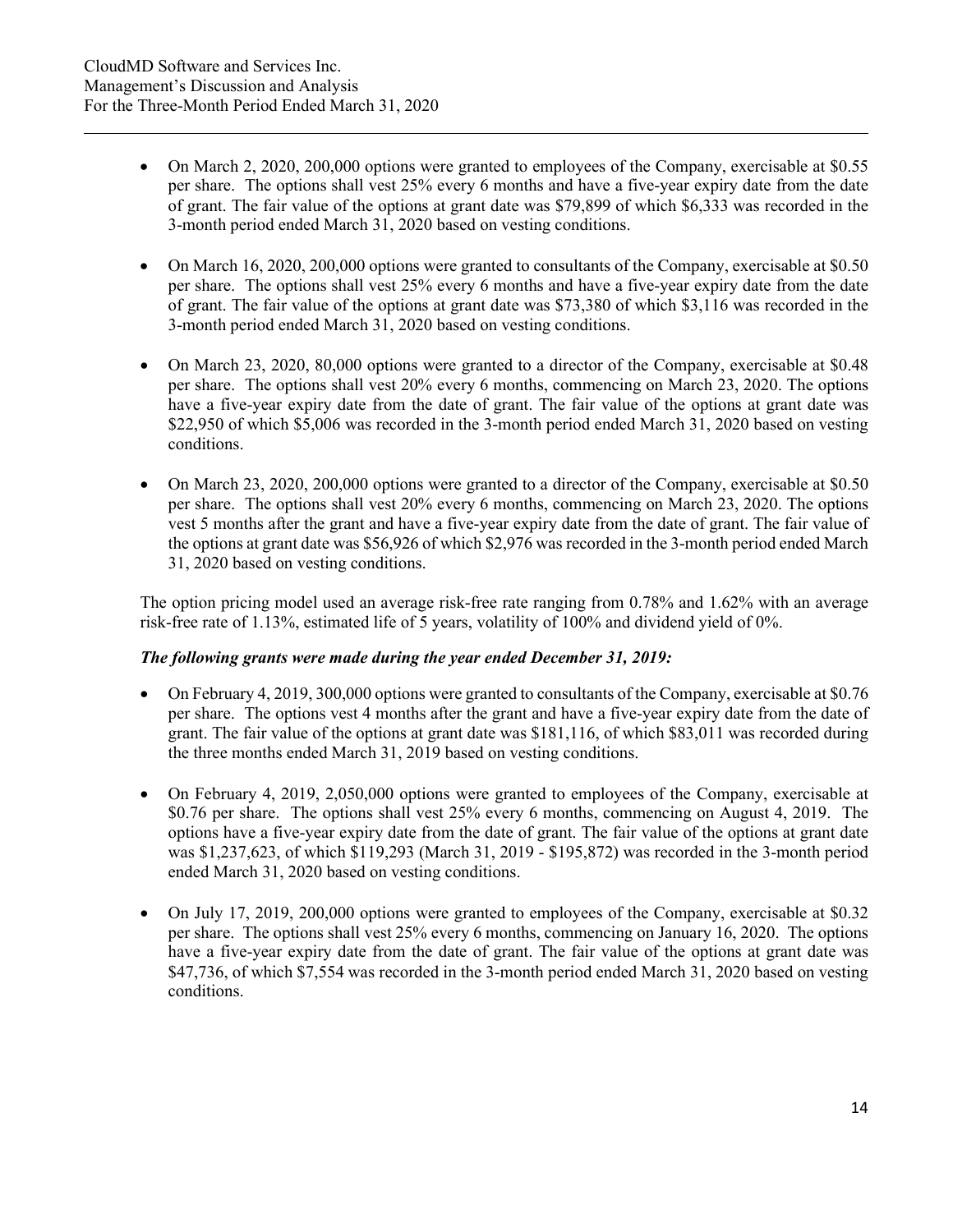- On August 20, 2019, 2,400,000 options were granted to consultants of the Company, exercisable at \$0.25 per share. The options vested immediately. The options have a five-year expiry date from the date of grant. The fair value of the options at grant date was \$446,829, of which \$446,829 was recorded in the year ended December 31, 2019 based on vesting conditions.
- On November 6, 2019, 300,000 options were granted to consultants of the Company, exercisable at \$0.40 per share. The options vested immediately. The options have a five-year expiry date from the date of grant. The fair value of the options at grant date was \$89,566, of which \$89,566 was recorded in the year ended December 31, 2019 based on vesting conditions.
- On November 6, 2019, 300,000 options were granted to consultants of the Company, exercisable at \$0.40 per share. The options vested immediately. The options have a five-year expiry date from the date of grant. The fair value of the options at grant date was \$89,566, of which \$89,566 was recorded in the year ended December 31, 2019 based on vesting conditions.

The option pricing model used an average risk-free rate ranging from 1.27% and 1.8% with an average riskfree rate of 1.50%, estimated life of 5 years, volatility of 100% and dividend yield of 0%.

|                                       | March 31, 2020           |                          |             | December 31, 2019 |
|---------------------------------------|--------------------------|--------------------------|-------------|-------------------|
|                                       | Number of                | Weighted                 | Number of   | Weighted          |
|                                       | <b>Options</b>           | Average                  | Options     | Average           |
|                                       |                          | <b>Exercise Price S</b>  |             | Exercise Price \$ |
|                                       |                          |                          |             |                   |
| Balance outstanding beginning of year | 5,250,000                | 0.60                     | 4,000,000   | 0.50              |
| <b>Options Granted</b>                | 2,455,000                | 0.49                     | 5,250,000   | 0.49              |
| <b>Options Cancelled</b>              | $\overline{\phantom{a}}$ | $\overline{\phantom{a}}$ | (1,800,000) | 0.39              |
| Options Exercised                     |                          |                          | (2,200,000) | 0.32              |
| Balance outstanding end of period     | 7,705,000                | \$ 0.57                  | 5,250,000   | \$0.60            |

*The following is a summary of option activities the 3-month period ended March 31, 2020 and the year ended December 31, 2019:* 

During the 3-month period ending March 31, 2020, 2,455,000 options were granted. Subsequent to March 31, 2020, 387,000 options were granted to consultants and employees of the Company. The Company issued 212,000 options at \$0.50 and 75,000 at \$0.73 to consultants and 100,000 options at \$0.73 to employees of the Company.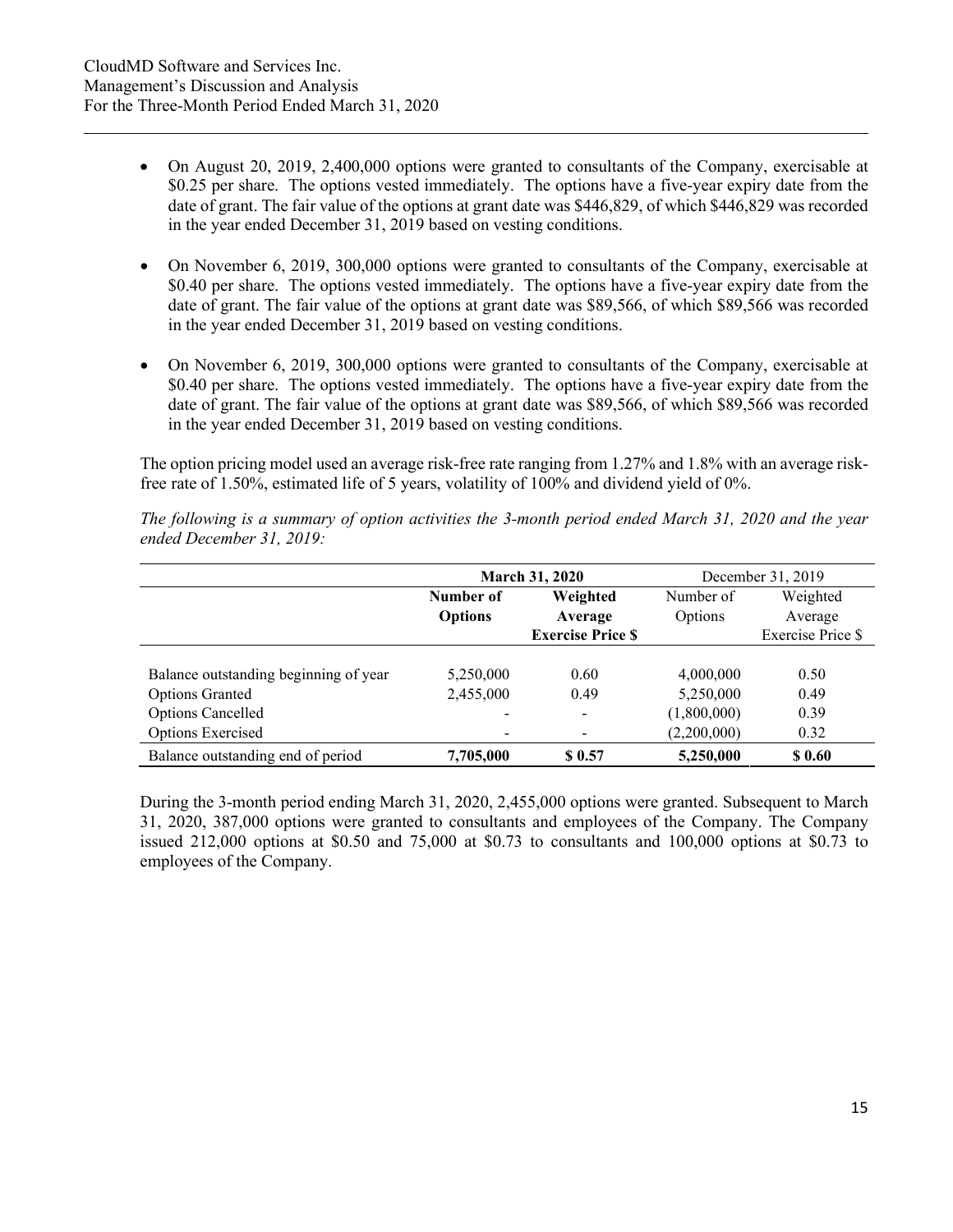| Outstanding | Exercisable    | <b>Exercise Price \$</b> | <b>Remaining Life (Years)</b> | <b>Expiry Date</b> |
|-------------|----------------|--------------------------|-------------------------------|--------------------|
| 2,300,000   | 2,125,000      | 0.50                     | 3.20                          | August 12, 2023    |
| 2,350,000   | 1,325,000      | 0.76                     | 3.68                          | February 3, 2024   |
| 200,000     | 50,000         | 0.32                     | 4.13                          | July 16, 2024      |
| 150,000     | $\blacksquare$ | 0.40                     | 4.60                          | January 6, 2025    |
| 1,350,000   |                | 0.50                     | 4.62                          | January 12, 2025   |
| 125,000     | 150,000        | 0.50                     | 4.68                          | February 2, 2025   |
| 200,000     | 100,000        | 0.55                     | 4.75                          | March 1, 2025      |
| 200,000     |                | 0.50                     | 4.79                          | March 15, 2025     |
| 80,000      |                | 0.48                     | 4.81                          | March 22, 2025     |
| 200,000     |                | 0.50                     | 4.81                          | March 22, 2025     |
| 212,000     |                | 0.50                     | 4.85                          | April 6, 2025      |
| 175,000     |                | 0.73                     | 4.85                          | April 6, 2025      |
| 7,542,000   | 3,824,500      |                          | 3.91                          |                    |

*As at June 1, 2020, the Company had the following stock options outstanding and exercisable:* 

## **CAPITAL DISCLOSURES**

The Company's future capital requirements will depend on many factors, including, among others, its ability to earn cash flow from operations. Should the Company wish to pursue current and future business opportunities, additional funding will be required. If additional funds are raised through the issuance of equity securities, the percentage ownership of current shareholders will be reduced, and such equity securities may have rights, preferences, or privileges senior to those of the holders of the Company's common stock. No assurance can be given that additional financing will be available, or that it can be obtained on terms acceptable to the Company and its shareholders. If adequate funds are not available, the Company may not be able to meet its contractual requirements.

## **FINANCIAL INSTRUMENTS AND RISK MANAGEMENT**

The Company's financial instrument consist of cash, accounts receivable, deposits on investments, accounts payable, amounts due from and to related parties, notes receivable, and convertible notes receivable.

The Company's cash and marketable securities are measured at fair value under the fair value hierarchy based on level one quoted prices in active markets for identical assets or liabilities. The Company's accounts receivable, accounts payable, and other liabilities, have amortized costs that approximate their fair value due to their short terms to maturity. The Company's long-term debt is measured at amortized cost, which approximates fair value.

The Company's risk exposures and the possible impact of these expenses on the Company's financial instruments are summarized below:

#### **Credit Risk**

Credit risk is the risk that one party to a financial instrument will cause a loss for the other party by failing to discharge an obligation. As of March 31, 2020, the Company is exposed to credit risk to the extent that its clients become unable to meet their payment obligations. Trade receivables include amounts receivables from the sale of services and GST receivables.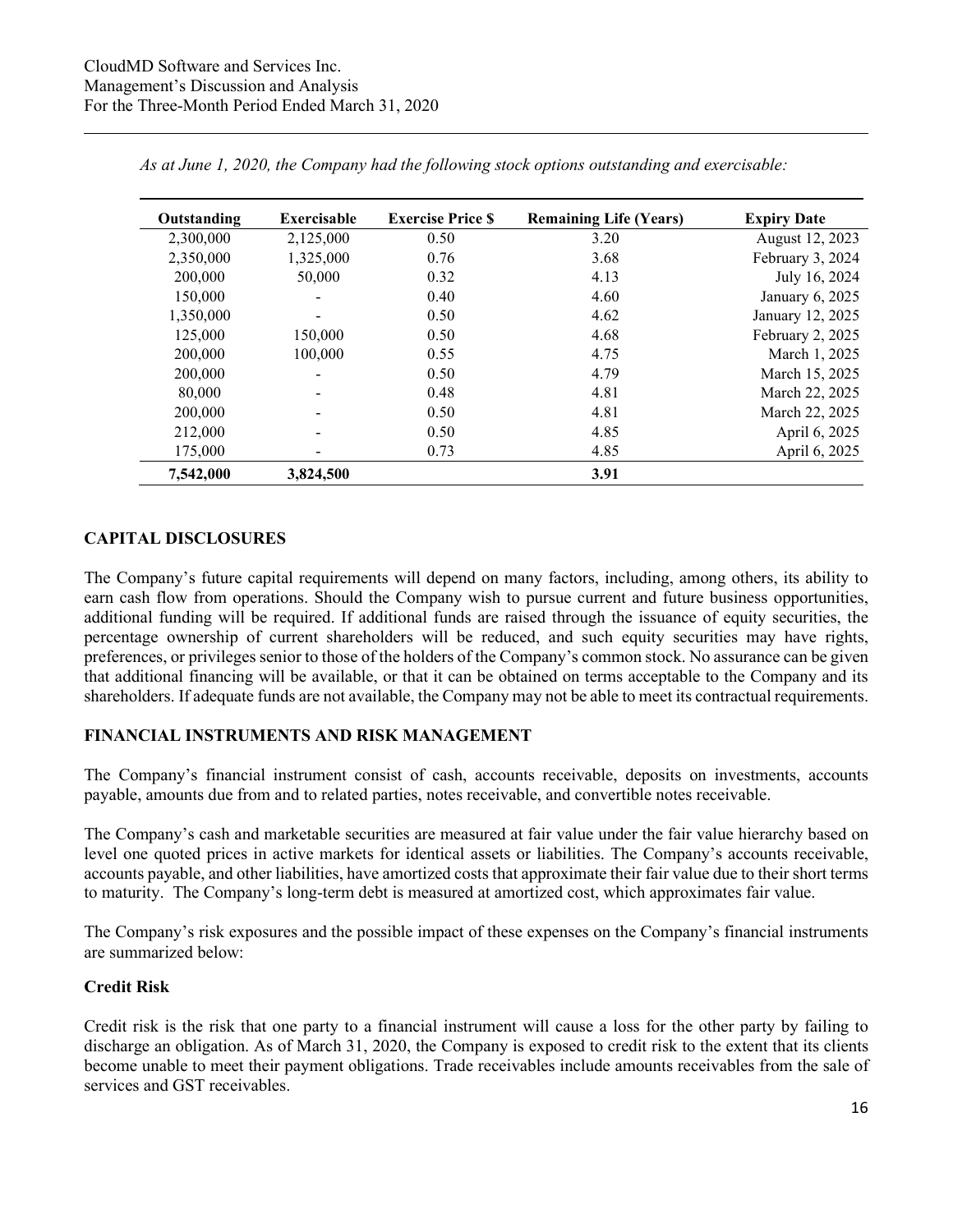### **Liquidity Risk**

Liquidity risk is the risk that an entity will encounter difficulty in meeting obligations associated with financial liabilities. The Company's approach to managing liquidity risk is to ensure that it will have sufficient liquidity to meet liabilities when due. As at March 31, 2020, the Company did have sufficient cash on hand to meet its current liabilities but continues to need to source different methods of financing.

#### **Market Risk**

Market risk is the risk of loss that may arise from changes in market factors such as interest rates, foreign exchange rates, and commodity and equity prices.

#### **a) Interest rate risk**

Interest risk is the risk that the fair value or future cash flows will fluctuate as a result of changes in market risk. The Company's sensitivity to interest rates is insignificant.

#### **b) Currency risk**

Currency risk is the risk that the fair value or future cash flows of a financial instrument denominated in a foreign currency will fluctuate because of changes in foreign exchange rates. The Company's functional currency is the Canadian dollar and the majority of its transactions are in Canadian dollars. The Company's exposure to foreign currency risk is low.

#### **c) Price risk**

The Company is exposed to price risk with respect to equity prices, since the Company possesses investments in publicly traded securities. The Company closely monitors those prices to determine the appropriate course of action to be taken. The maximum exposure to the Company is the fair value of its marketable securities, which have been recorded at \$1.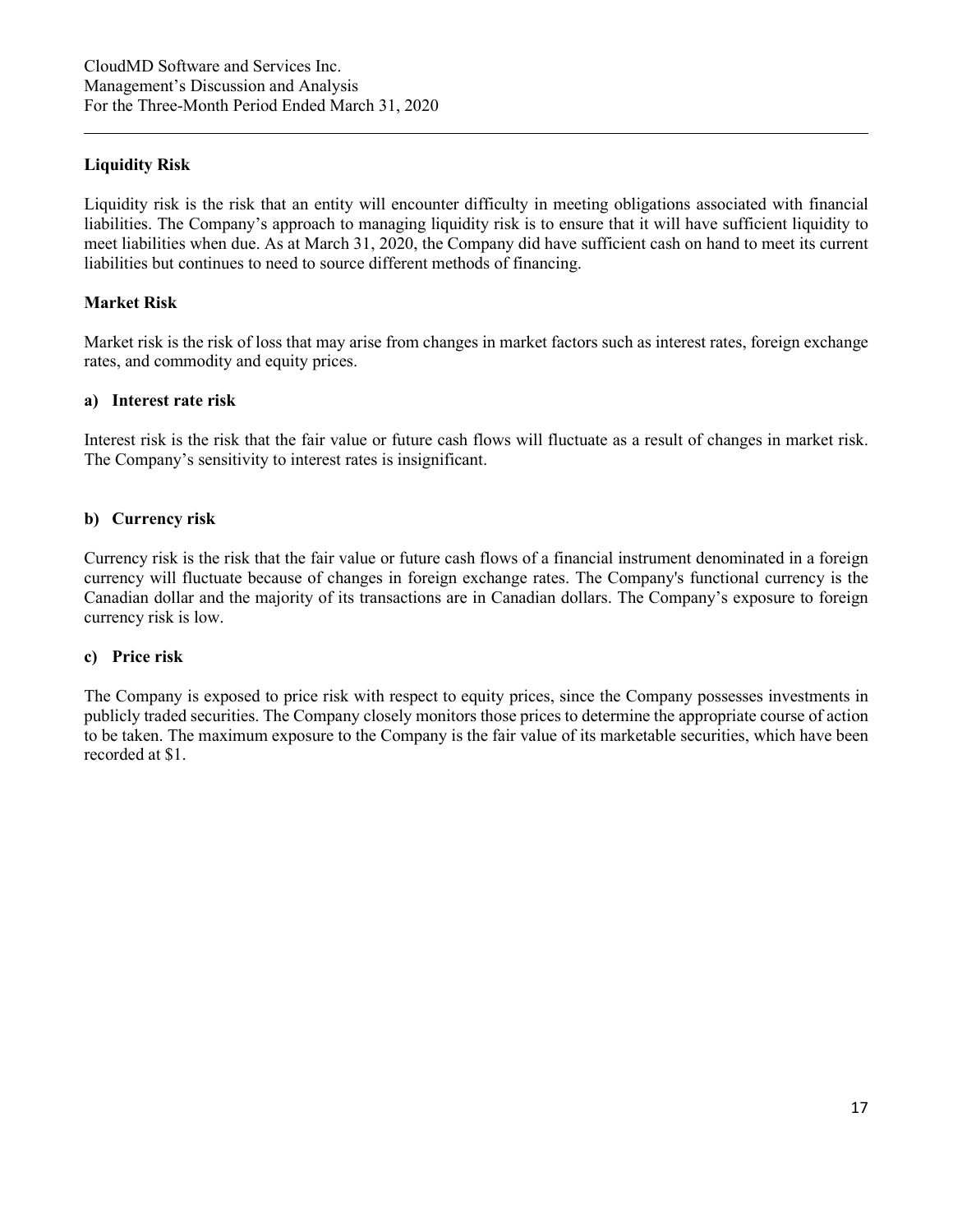#### **RELATED PARTY TRANSACTIONS**

Key management personnel are those persons having authority and responsibility for planning, directing, and controlling the activities of the Company, directly or indirectly. Key management personnel include the Company's executive officers and Board of Director members.

The aggregate values of transactions relating to key management personnel were as follows:

|                                                                                                                                                                                       | March 31,<br><b>2020</b> |                   | March 31,<br>2019 |                  |
|---------------------------------------------------------------------------------------------------------------------------------------------------------------------------------------|--------------------------|-------------------|-------------------|------------------|
| Salaries paid to the CEO<br>Salaries paid to the CFO                                                                                                                                  | S                        | 60,000<br>30,000  |                   | 60,000<br>25,000 |
| Salaries paid to the COO<br>Consulting fees to the former CEO, included in loss from discontinued operations (Note 20)<br>Stock-based compensation to the CEO, CFO, COO and Directors |                          | 27,500<br>187,796 |                   | 25,000<br>5,079  |
| Accretion and interest expense on convertible debenture to the former CEO (Note 15)                                                                                                   |                          |                   |                   | 86,330           |

As at March 31, 2019, and December 31, 2019, the Company had \$43,001 due from the former CFO and a company owned by the former CFO. The former CFO is also a director of the Company. This amount is non-interest bearing. This amount owing to the Company by the former CFO was assigned to the former CEO, as part of the settlement agreement entered on April 1, 2019 (Refer to Note 20 for further details). As at March 31, 2020, no amounts were due from related parties.

As at March 31, 2019, and December 31, 2018, the Company had \$220,000 receivable from Explorinvest Capital Corp., a company partially owned by the former CFO of the Company. During the year ended December 31, 2018, this note was converted into a convertible promissory note, with accrued interest of 6.5% per annum, payable on April 1, 2019. The Company had the right to convert this promissory note at any time at \$0.25 per share. This note owing to the Company was assigned to the former CEO, as part of the settlement agreement entered on April 1, 2019 (Refer to Note 20 for further details). As at March 31, 2020, no notes were receivable from related parties.

As at March 31, 2019, and December 31, 2018, the Company has a convertible debenture valued at \$1,466,724 to the former CEO. During the year ended December 31, 2019, \$44,174 of accretion expense, and \$42,156 of interest expense, for a total of \$86,330 was recorded as accretion and interest expense. On April 1, 2019, a settlement agreement was entered to complete the full transfer of the Company's 99.9% ownership of Clinicas and the forgiveness of the convertible debenture issued on the original purchase of 99.9% of Clinicas. *(Note 15, 20)*.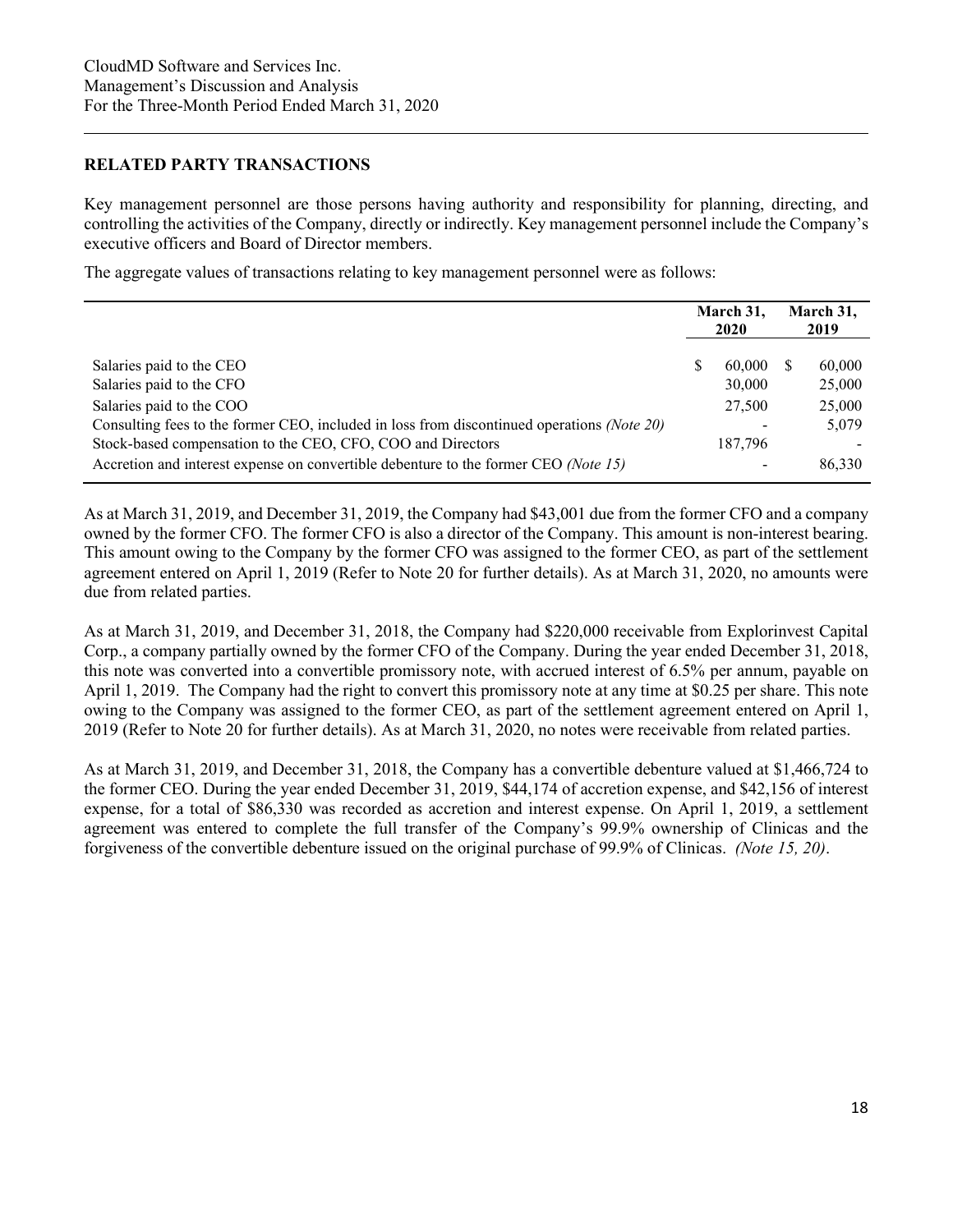#### **RISKS AND UNCERTAINTIES**

These statements represent the Company's intentions, plans, expectations and beliefs as of the date hereof, and are subject to risks, uncertainties and other factors of which many are beyond the control of the Company.

Prior to making an investment decision, investors should consider the investment risks set out below and those described elsewhere in this document, which are in addition to the usual risks associated with an investment in a business at an early stage of development. The directors of the Company consider the risks set out below to be the most significant to potential investors in the Company but are not all of the risks associated with an investment in securities of the Company. If any of these risks materialize into actual events or circumstances or other possible additional risks and uncertainties of which the directors are currently unaware, or which they consider not to be material in relation to the business, actually occur, the Company's assets, liabilities, financial condition, results of operations (including future results of operations), business and business prospects, are likely to be materially and adversely affected. In such circumstances, the price of the Company's securities could decline, and investors may lose all or part of their investment.

#### *Dependence on Key Personnel*

The success of the Company is largely dependent on the performance of its key senior management employees. Failure to retain key employees and to attract and retain additional key employees with necessary skills could impact the Company's growth and profitability. The departure or death of certain members of the executive team could have an adverse effect on the Company.

#### *Cybersecurity*

With the Company's focus on the use of online applications, mobile technologies and cloud computing, comes an increase in cybersecurity risk. The potential consequences can range from unauthorized access to sensitive or personal information to causing operational disruption. Such an event could compromise the Company's confidential information as well as that of the Company's patients and third parties with whom the Company interacts and may result in the inability to process patient transactions, remediation costs, loss of revenue, reputation damage, additional regulatory scrutiny and litigation.

#### *Reliance on third party service providers*

The Company relies on third-party service providers to perform or support critical operations such as IT and EMR (electronic medical records) maintenance. In an event that these vendors and/or partners discontinue service, the Company would need to replace these providers. In doing so, the Company may incur additional costs or experience temporary interruptions in its business as it explores alternate providers.

#### *Risks Related to Investments*

The Company intends to expand its operations and business by investing in additional businesses, products or technologies. Investments may involve a number of special risks, including diversion of management's attention, failure to retain key personnel, unanticipated events or circumstances, and legal liabilities. In addition, there can be no assurance that the businesses, products or technologies, if any, will achieve anticipated revenues and income. Investments could also result in potentially dilutive issuances of equity securities. The failure of the Company to manage its investment strategy successfully could have a material adverse effect on the Company's business, results of operations and financial condition.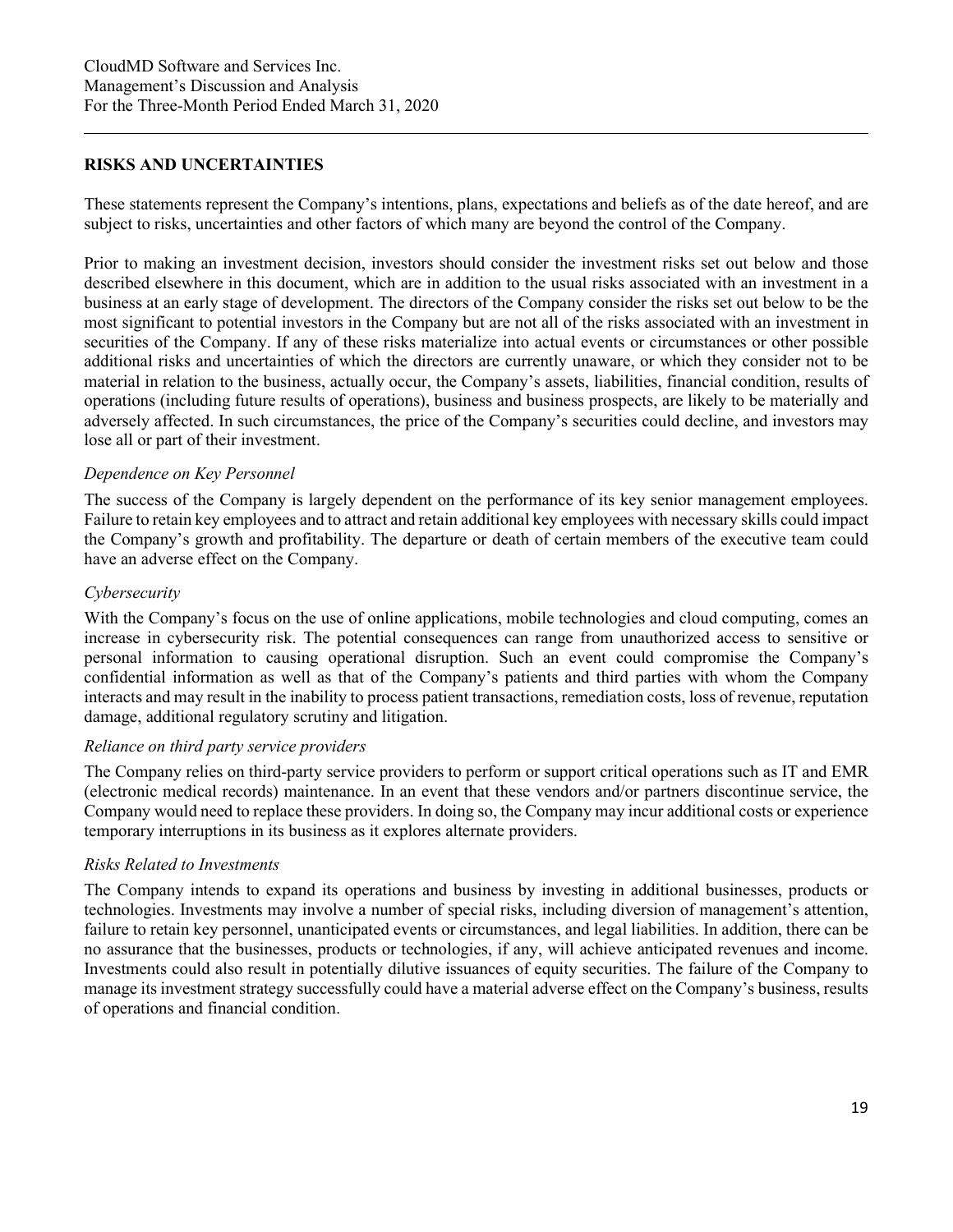## *General Healthcare Regulation*

Due to the public and complex nature of healthcare in Canada, the Company's businesses operate in an environment in which government regulations and funding play a key role. Decisions made regarding such funding are largely beyond the businesses' control. Any change in governmental regulation, delisting of services, and licensing requirements relating to healthcare services, or their interpretation and application, could adversely affect the business, financial condition and results of operations of these business units. In addition, the Company could incur significant costs in the course of complying with any changes in the regulatory regime. Non-compliance with any existing or proposed laws or regulations could result in audits, civil or regulatory proceedings, fines, penalties, injunctions, recalls or seizures, any of which could adversely affect the reputation, operations or financial performance of the Company.

## *Uncertainty of Liquidity and Capital Requirements*

The future capital requirements of the Company will depend on many factors, including the number and size of acquisitions consummated, rate of growth of its client base, the costs of expanding into new markets, the growth of the market for healthcare services and the costs of administration. In order to meet such capital requirements, the Company may consider additional public or private financing (including the incurrence of debt and the issuance of additional common shares) to fund all or a part of a particular venture, which could entail dilution of current investors' interest in the Company. There can be no assurance that additional funding will be available or, if available, that it will be available on acceptable terms. If adequate funds are not available, the Company may have to reduce substantially or otherwise eliminate certain expenditures. There can be no assurance that the Company will be able to raise additional capital if its capital resources are depleted or exhausted. Further, due to regulatory impediments and lack of investor appetite, the ability of the Company to issue additional common shares or other securities exchangeable for or convertible into common shares to finance acquisitions may be restricted.

#### *Shortage of Healthcare Professionals*

Due to the ongoing shortage of certain professional medical personnel in Canada, as the Company continues to grow its operations, it may experience difficulty in recruiting physicians, nurses and other healthcare practitioners. As a result, this may adversely impact the business, financial condition and results of operations.

#### *Confidentiality of Personal and Health Information –*

Given the nature of the business, the Company and its subsidiaries' employees are privy to sensitive information, such as medical histories, on clients. Although the Company has clear policies & procedures in place, there can be no assurance that these are sufficient to address the privacy concerns of existing and future clients. In the event that a breach of confidentiality takes place, the Company could be liable for damages or for criminal fines or penalties.

#### *Competition*

There can be no assurance that the Issuer will successfully differentiate its current and proposed services from the services of its competitors, or that the marketplace will consider the products and services of the company to be superior to competing services.

#### *Limited Location*

All the Company's current revenues will be derived from its HealthVue clinics located in the Province of British Columbia, Canada. Consequently, the Company's performance will depend on establishing market acceptance of its clinics and services. Any reduction in anticipated future demand or anticipated future sales of these services or any increase in competition or changes to economic or other factors impacting that market could have a material adverse effect on the company's business prospects, operating results, or financial condition.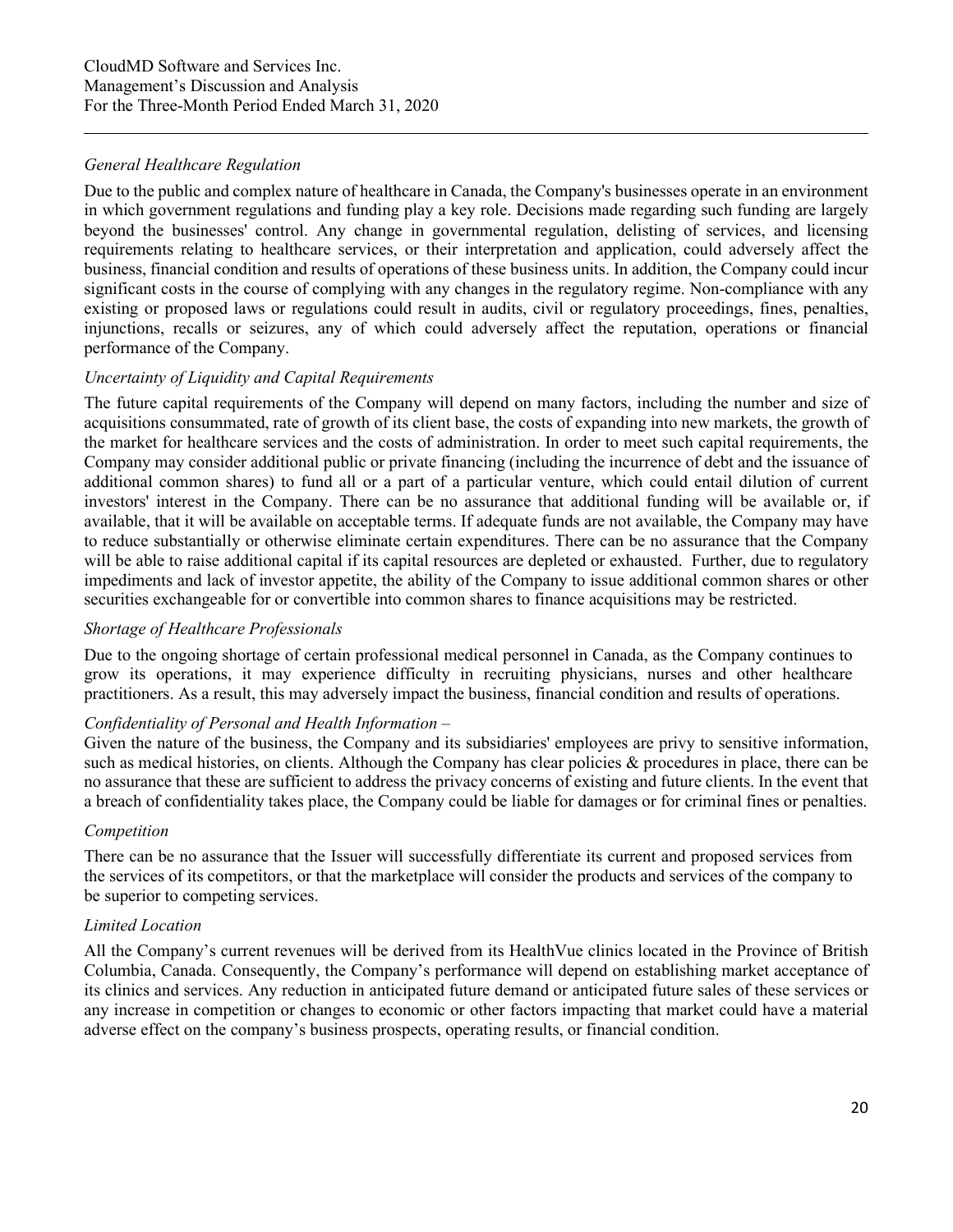## *Legislative, Insurance, Compliance Costs, Regulatory Action and Environment*

To comply with various increasing and complex regulatory reporting and standards involves significant cost. Changes to securities regulatory standards, account policy, and compliance reporting could place an additional expense burden on the Company. Insurers may increase premiums as the Company's business continue to grow so future premiums for the Company's insurance policies, including directors' and officers' insurance policies, could be subject to increase.

## *Uninsured Risks*

The Company may carry insurance to protect against certain risks in such amounts as it considers adequate. Risks not insured against include lost records, loss or damage or other hazards against which such corporations cannot insure or against which they may elect not to insure.

## *Conflicts of Interest*

Certain of the directors of the Company also serve as directors and/or officers of other reporting and private companies. Consequently, there are no known conflicts but there exists the possibility for such directors to be in a position of conflict. Any decision made by such directors involving the Company will be made in accordance with their duties and obligations to deal fairly and in good faith with the Company and such other companies. In addition, such directors will declare, and refrain from voting on, any matter in which such directors may have a conflict of interest.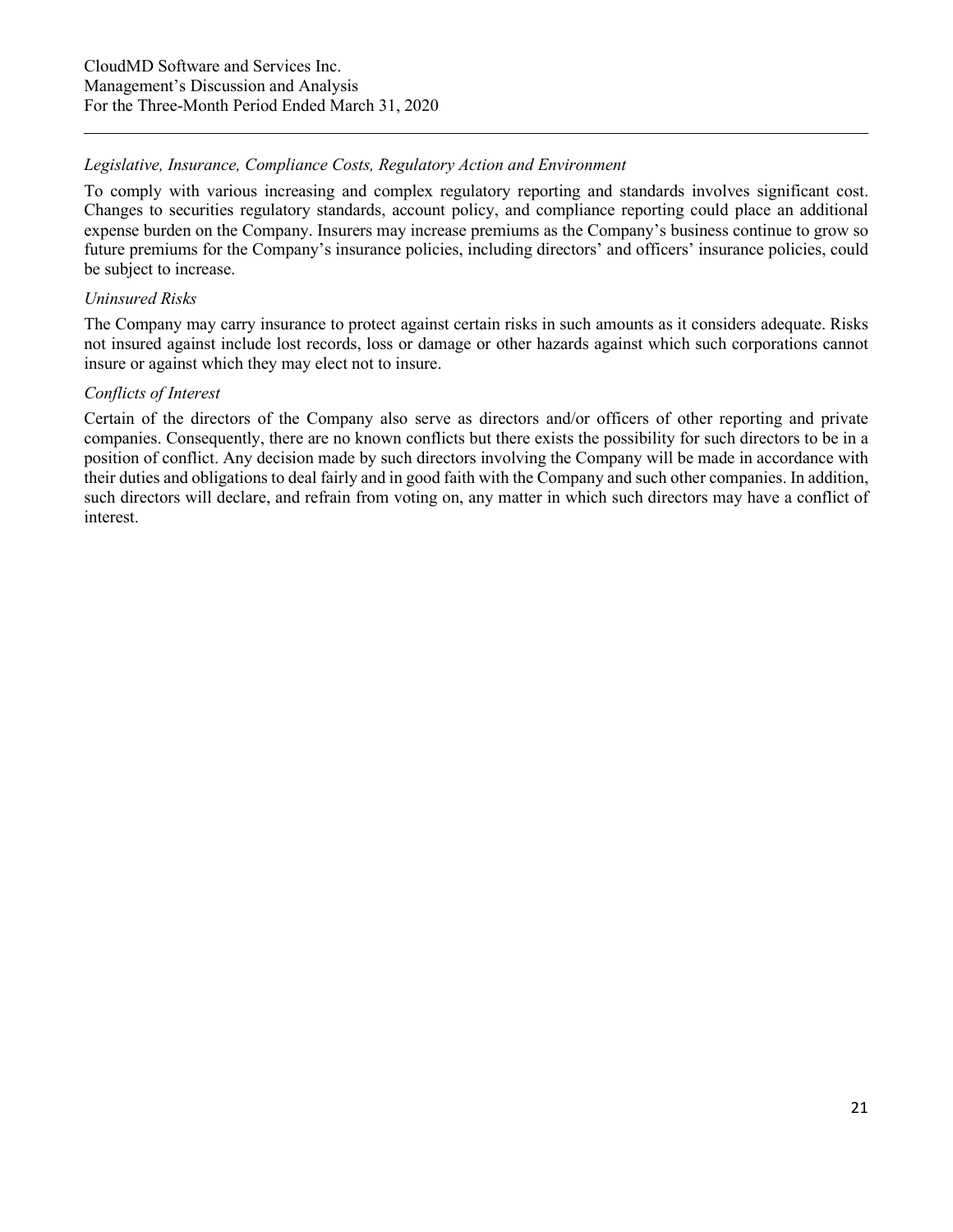#### **SUBSEQUENT EVENTS**

- Subsequent to the period ending March 31, 2020, the Company cancelled 1,574,959 contingent common shares previously issued for the acquisition of Livecare. *(Note 3)*
- The Company issued 573,250 common shares upon the exercise of 101,250 shareholder warrants at an exercise price of \$0.65 per share, 22,000 agent warrants at an exercise price of \$0.65 per share and 450,000 stock options at an exercise price of \$0.40 per share.
- On April 7, 2020, the Company issued 212,000 options to consultants of the Company at an exercise price of \$0.50 per share. The options have a five-year expiry date from the date of grant.
- On April 28, 2020, the Company issued 175,000 options to consultants and employees of the Company at an exercise price of \$0.73 per share. The options have a five-year expiry date from the date of grant.
- On April 28, 2020, the Company cancelled 100,000 stock options exercisable at a price of \$0.50 per share.
- On May 13, 2020, the Company entered into an agreement with a syndicate of underwriters to purchase, on a bought deal basis, pursuant to the filing of a short form prospectus, an aggregate of 18,572,000 units at a price of \$0.70 per unit for aggregate gross proceeds to the company of approximately \$13-million. Each unit shall consist of one common share and one-half of one common share purchase warrant of the company. Each warrant shall be exercisable to acquire one common share of the company for a period of 24 months from closing of the transaction at an exercise price of \$1 per warrant.

The Company has granted the underwriters an option to purchase up to an additional 2,785,800 units at a price of 70 cents per unit, exercisable at any time, for a period of 30 days after and including the closing date, which would result in additional proceeds of approximately \$2-million.

• On May 14, 2020, the Company announced the appointment of industry veteran Mark Kohler as chairman of the board. Mr. Kohler has over 33 years of experience as an entrepreneur, investor, financial executive, and board member at leading healthcare, technology, and financial services organizations in North America. On May 21, 2020, the Company issued 150,000 common shares to Mr. Kohler in consideration of future services.